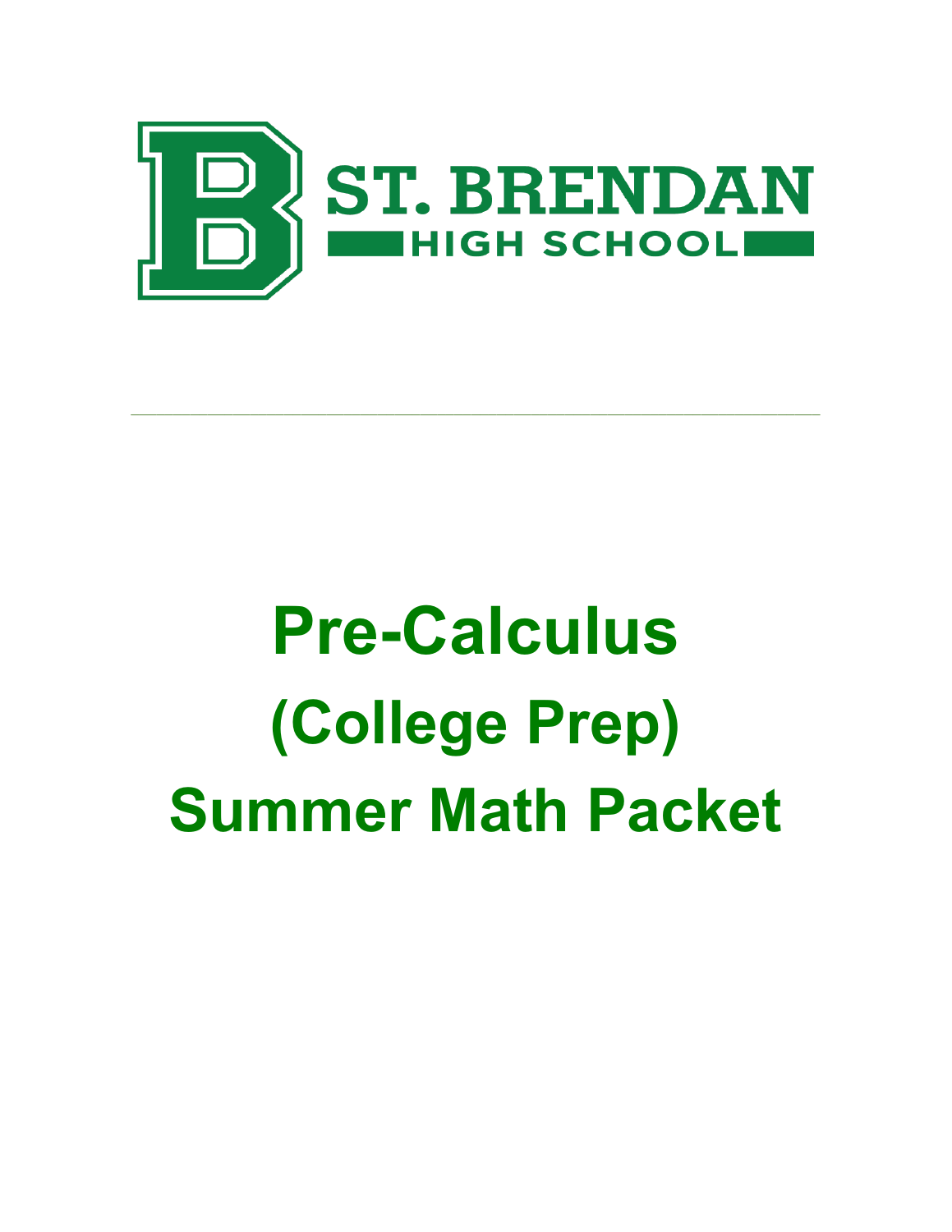# Congratulations! You will soon be learning Pre-Calculus!

This summer math packet is a review of some of the concepts learned in your Algebra II course that are needed when you begin your Pre-Calculus course in August. It will assure that all students begin the school year on the same page and with equal opportunity to learn and build upon mathematical concepts that should have been learned in previous courses.

### Instructions for completing the packet:

- Please print the packet or use loose leaf paper to complete the packet by hand showing all work. Work must be neat and legible.
- Please use your Algebra II notes or the websites provided to help you if you need reminders on how to complete some practice problems.
- Take notes as you complete your work. You will be given a quiz on this material the first week of school.
- Work on the packet with your friends. Help each other. Every student is responsible for knowing the material in this packet when you return in August. We will review as a team and everyone will be expected to participate.
- Bring your packet to our first class together. It will be collected for a grade. Only packets done with paper and pencil will be accepted.

Helpful Websites: [http://www.mathtv.com/](https://mathtv.com/) <http://www.purplemath.com/modules/index.htm> <https://www.khanacademy.org>

#### Helpful for graphing functions:

<https://www.education.ti.com/en/resources/family-of-functions>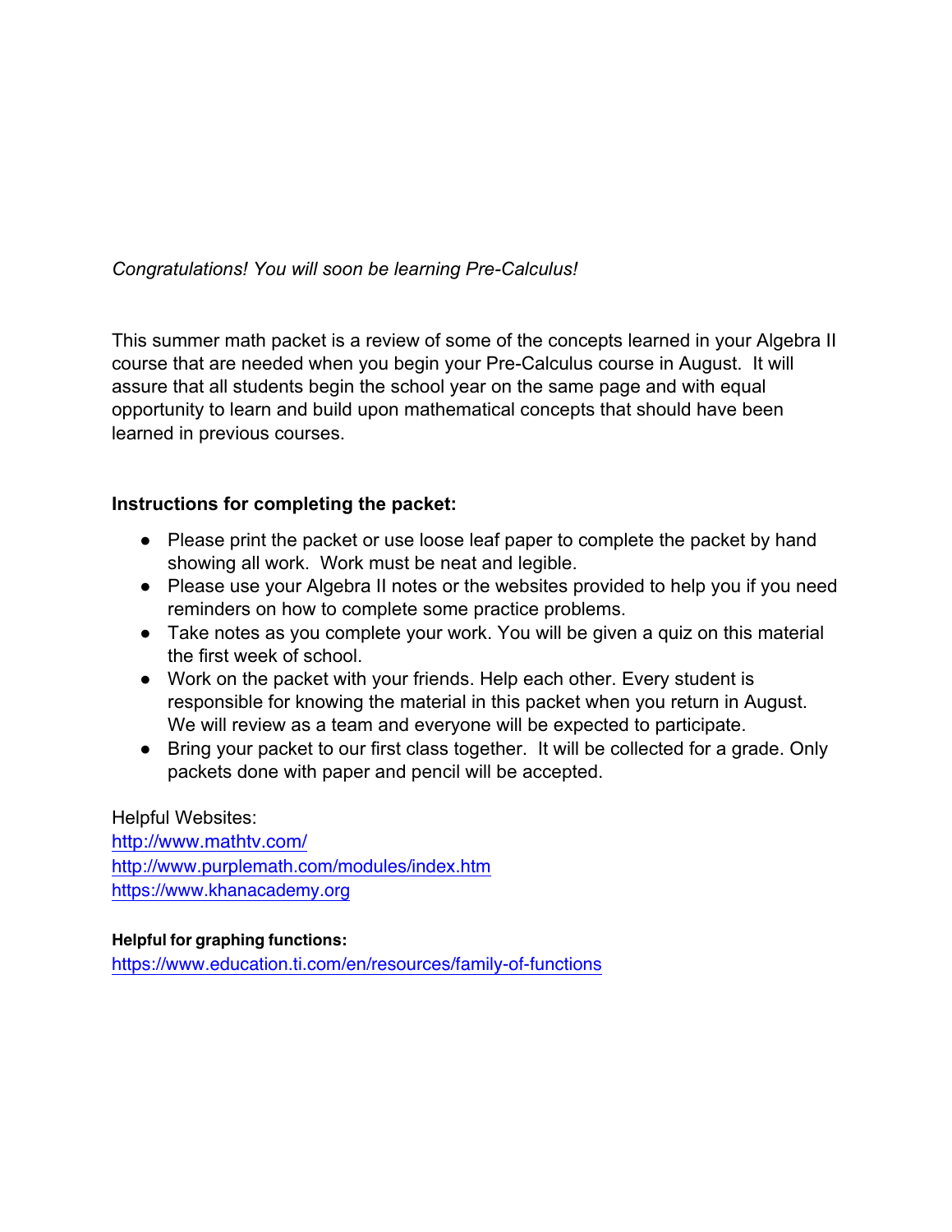Pre-Calculus Summer Packet 2022

Name

#### SH ORT ANSWER.

Solve.

1) The formula  $C = \frac{5}{9}(F - 32)$  expresses the relationship between Fahrenheit temperature, F, 1)

2)

and Celsius temperature, C. Use the formula to convert 59°F to its equivalent temperature on the Celsius scale.

2) A stone is dropped from a tower that is 790 feet high. The formula  $\,$  h = 790 - 16t $^2$ describes the stone's height above the ground, h, in feet, t seconds after it was dropped. What is the stone's height 4 seconds after it is released?

Evaluate the expression for the given values of x and y.

|                                                                             | 3) $\frac{ x }{x} + \frac{ y }{y}$ ; $x = 2$ and $y = -5$       | 3)  |
|-----------------------------------------------------------------------------|-----------------------------------------------------------------|-----|
|                                                                             |                                                                 |     |
|                                                                             | Simplify the algebraic expression.<br>4) $-4(2x - 9) - 4x + 10$ | 4)  |
|                                                                             |                                                                 |     |
|                                                                             | Evaluate the exponential expression.                            |     |
|                                                                             | 5) $3^2 \cdot 3^{-3}$                                           | 5)  |
|                                                                             | Simplify the exponential expression.                            |     |
|                                                                             | 6) $x^{-4}y$                                                    | 6)  |
|                                                                             |                                                                 |     |
|                                                                             | 7) $(-10x^3y)(-10x^6y^2)$                                       | 7)  |
|                                                                             |                                                                 |     |
|                                                                             | 8) $\left(\frac{-5x}{y}\right)^3$                               | 8)  |
|                                                                             |                                                                 |     |
|                                                                             | 9) $3x - 4y9$                                                   | 9)  |
|                                                                             |                                                                 |     |
|                                                                             | 10) $(3x^{-8}y^{6}z^{-9})^{-2}$                                 | 10) |
|                                                                             |                                                                 |     |
| Perform the indicated computation. Write the answer in scientific notation. |                                                                 |     |
|                                                                             | 11) $(3 \times 10^{-7})(1.9 \times 10^9)$                       | 11) |
|                                                                             |                                                                 |     |
|                                                                             | $10.40 \pm 10^{-1}$                                             |     |

$$
\frac{12!}{4 \times 10^8} \frac{12.46 \times 10^{-1}}{4 \times 10^8}
$$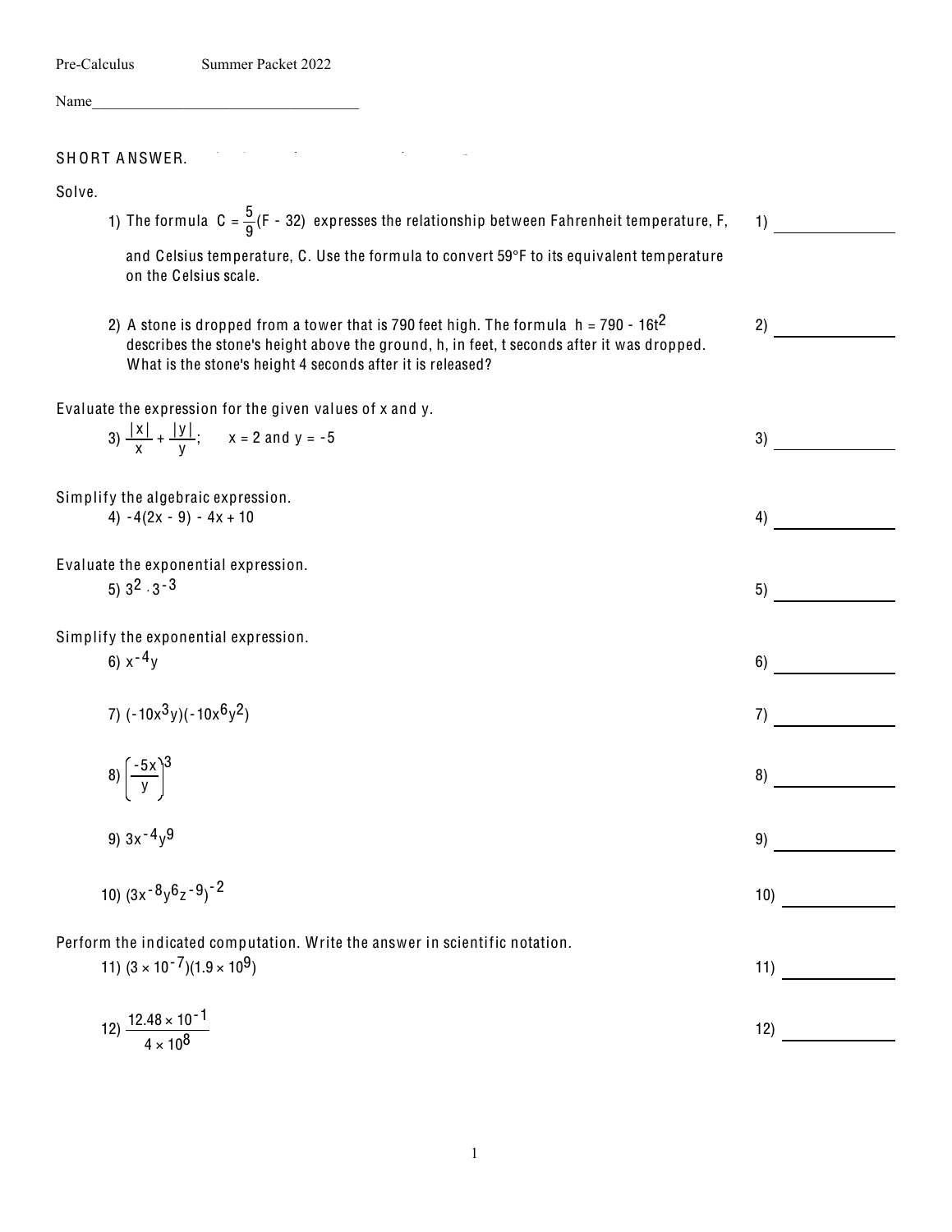| Solve. Express the result in scientific notation. If necessary, round the decimal factor to two decimal places.<br>13) In a state with a population of 3,000,000 people, the average citizen spends \$6,000 on<br>housing each year. What is the total spent on housing for the state?                                                                                                                           | 13)  |
|------------------------------------------------------------------------------------------------------------------------------------------------------------------------------------------------------------------------------------------------------------------------------------------------------------------------------------------------------------------------------------------------------------------|------|
| Solve the problem.<br>14) The formula $v = \sqrt{20L}$ can be used to estimate the speed of a car, v, in miles per hour,<br>based on the length, L, in feet, of its skid marks upon sudden braking on a dry asphalt<br>road. If a car is involved in an accident and its skid marks measure 361.25 feet, at what<br>estimated speed was the car traveling when it applied its brakes just prior to the accident? | 14)  |
| Add or subtract terms whenever possible.<br>15) $\sqrt{25} + \sqrt{48} + \sqrt{49} + \sqrt{300}$                                                                                                                                                                                                                                                                                                                 | 15)  |
| 16) $\sqrt{3x}$ - $3\sqrt{48x}$ - $6\sqrt{75x}$                                                                                                                                                                                                                                                                                                                                                                  | 16)  |
| Solve the equation.<br>17) $\frac{x}{3} - \frac{x}{4} = 9$                                                                                                                                                                                                                                                                                                                                                       | 17)  |
| 18) $\frac{x+4}{6} + \frac{x-1}{2} = \frac{5}{6}$                                                                                                                                                                                                                                                                                                                                                                | 18)  |
| 19) $\frac{1}{4}(x - 12) - \frac{1}{9}(x - 9) = x - 5$                                                                                                                                                                                                                                                                                                                                                           | 19)  |
| Rationalize the denominator.<br>20) $\frac{\sqrt{16}}{\sqrt{7}}$                                                                                                                                                                                                                                                                                                                                                 | (20) |
| 21) $\frac{5}{9 - \sqrt{7}}$                                                                                                                                                                                                                                                                                                                                                                                     | 21)  |
| 22) $\frac{\sqrt{3}}{\sqrt{13}+3}$                                                                                                                                                                                                                                                                                                                                                                               | 22)  |
| 23) $\frac{5}{\sqrt{6} + \sqrt{11}}$                                                                                                                                                                                                                                                                                                                                                                             | 23)  |
| Simplify the radical expression.                                                                                                                                                                                                                                                                                                                                                                                 |      |
| 24) $\sqrt[3]{42} \cdot \sqrt[3]{36}$                                                                                                                                                                                                                                                                                                                                                                            | 24)  |
| Add or subtract terms whenever possible.                                                                                                                                                                                                                                                                                                                                                                         |      |
| 25) $2\sqrt[3]{135} + \sqrt[3]{320}$                                                                                                                                                                                                                                                                                                                                                                             | 25)  |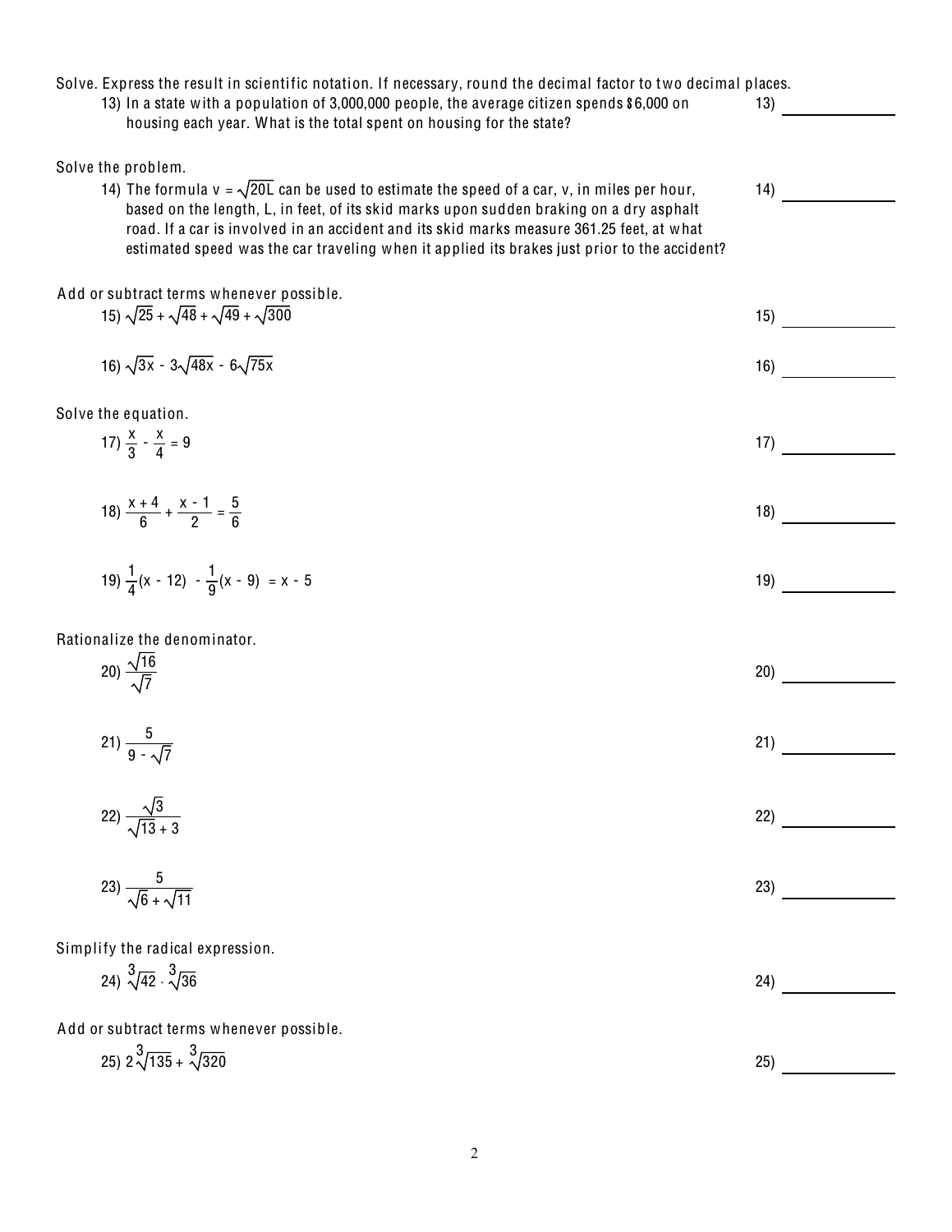) y x - xy3 26) Evaluate the expression without using a calculator. ) 84/3 27) ) 49- 3/2 28) Simpl ify using properties of exponents. ) (2x2/3)(7x1/4) 29) ) (49x4y4) /<sup>2</sup> <sup>30</sup>) Solve the problem. ) The algebraic expression 0.07d3/2 describes the duration of a storm, in hours, whose diameter is d miles. Use a calculator to determine the duration of a storm with a diameter of 7 miles. Round to the nearest hundredth. ) Perform the indicated operations. Write the resulting polynomial in standard form. ) (4x8 - 5x7 + 5x6 + 7) - (9x8 - 2x7 - 8x6 + 8) 32) ) (6x2 + 4x + 7) + (2x2 + 8x + 4) - (5x + 2) 33) Find the product. ) (x - 11)(x2 + 4x - 3) 34) ) (6x2 + 5)(5x2 - 1) 35) ) (5x2 - 6) <sup>36</sup>) Solve the problem. ) Write a polynomial in standard form that represents the volume of the open box. )

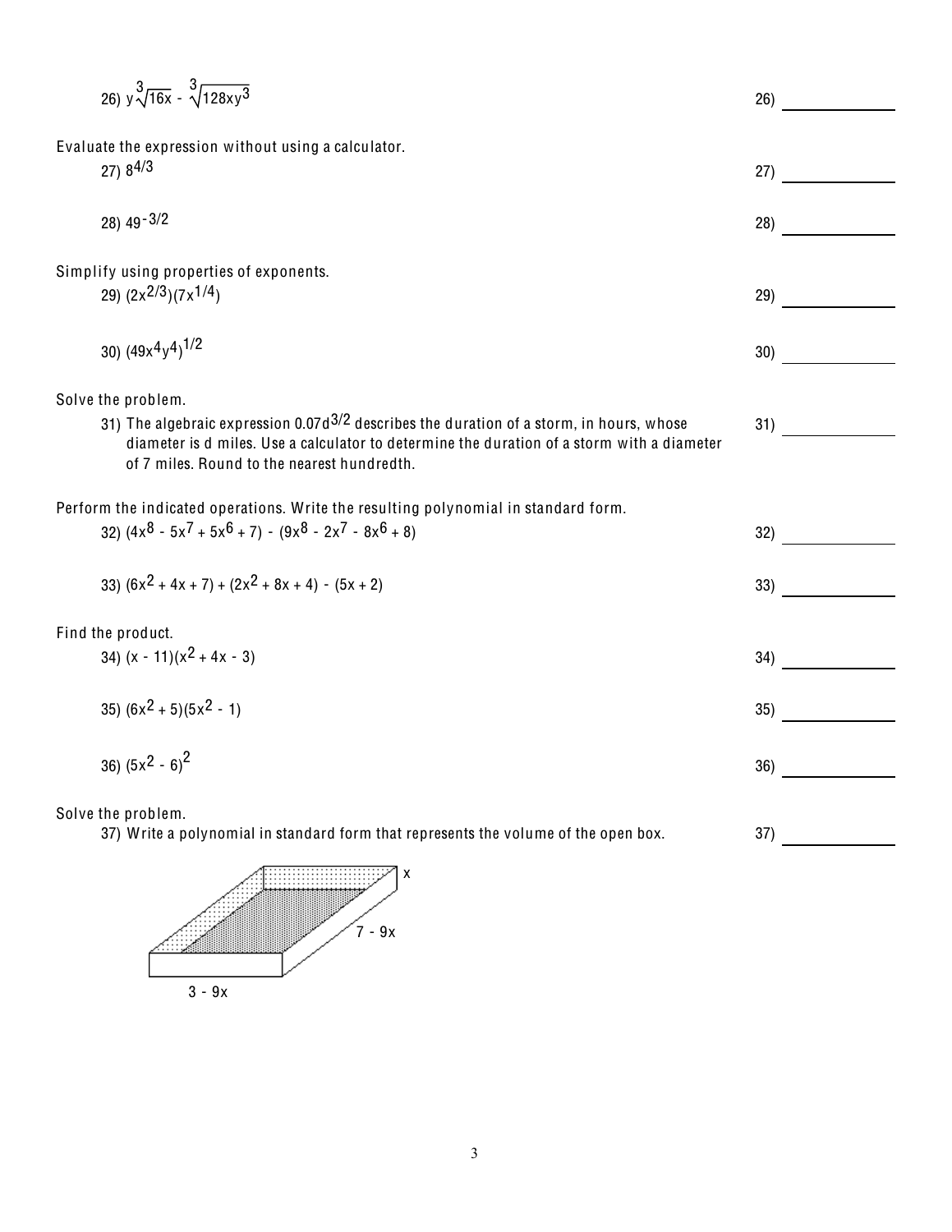

| Factor by grouping. Assume any variable exponents represent whole numbers. |     |
|----------------------------------------------------------------------------|-----|
| 39) $x^3 - 4x^2 - 5x + 20$                                                 | 39) |
| 40) $5x^3 - 20x^2 + 9x - 36$                                               | 40) |
| Factor the trinomial, or state that the trinomial is prime.                |     |
| 41) $x^2 - x - 72$                                                         | 41) |
| 42) $5x^2 + 16x + 12$                                                      |     |
|                                                                            | 42) |
| 43) $15x^2 - 16x + 4$                                                      | 43) |
| 44) $8x^2 + 6xy - 9y^2$                                                    | 44) |
| Factor the difference of two squares.                                      |     |
| 45) $x^4$ - 256                                                            | 45) |
| Factor using the formula for the sum or difference of two cubes.           |     |
| 46) $125x^3 - 64$                                                          | 46) |
| Factor completely, or state that the polynomial is prime.                  |     |
| 47) $6x^3 - 864x$                                                          | 47) |

 $\overline{4}$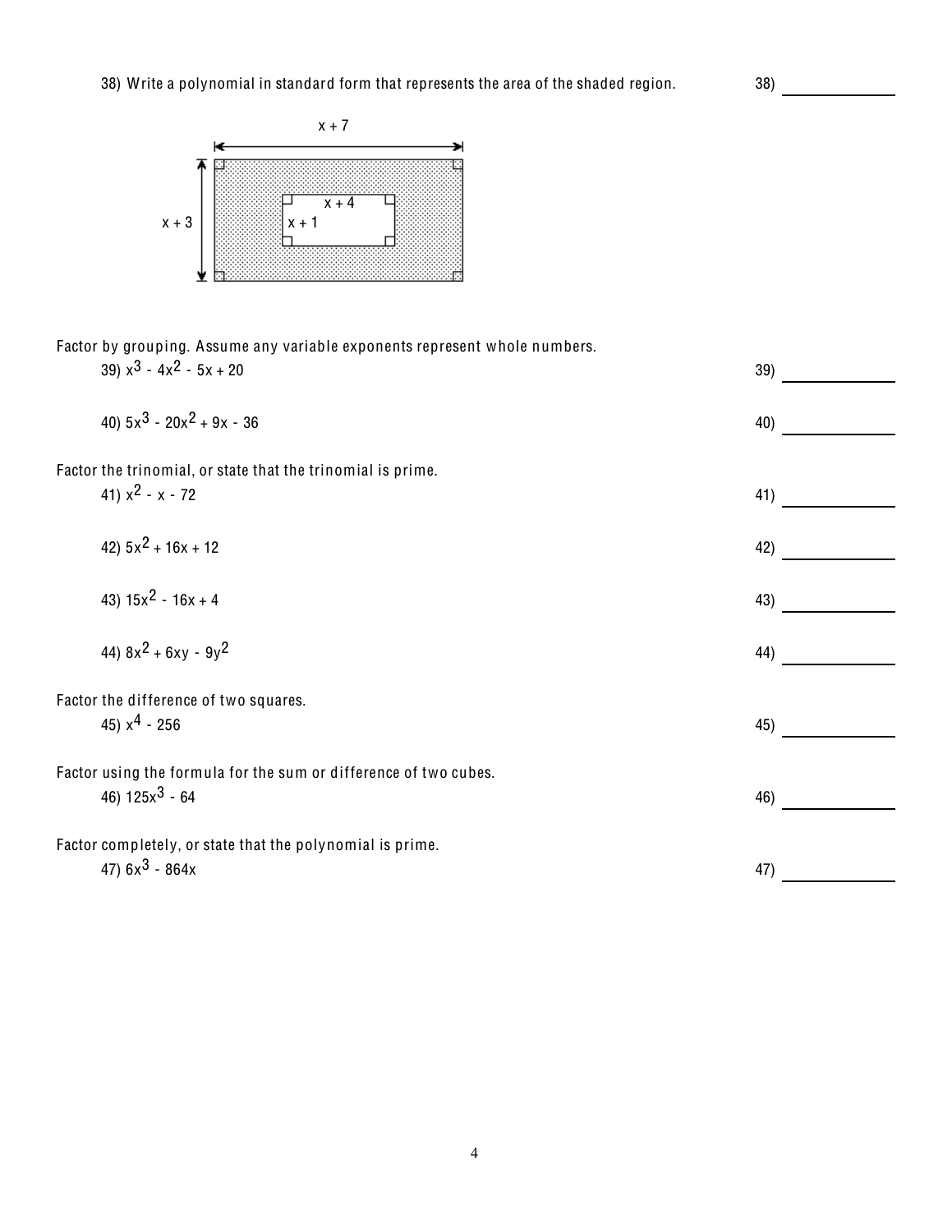Solve the problem. 48) Write an expression for the area of the shaded region and express it in factored form.

 $\left( \begin{array}{c} 48 \end{array} \right)$ 



Find all numbers that must be excluded from the domain of the rational expression.

| $V +$<br>49)                  | Δ٥<br>−. |  |
|-------------------------------|----------|--|
| $x^2 - 8x + $<br>.40<br>0.111 |          |  |

Simplify the rational expression. Find all numbers that must be excluded from the domain of the simplified rational expression.

| $\frac{2x+2}{6x^2+16x+10}$                                                                      | 50) |
|-------------------------------------------------------------------------------------------------|-----|
| 51) $\frac{2x^2 - 22x + 56}{x - 7}$                                                             | 51) |
| Multiply or divide as indicated.                                                                |     |
| 52) $\frac{x^2 + 9x + 14}{x^2 + 4x + 4} \cdot \frac{x^2 + 10x + 16}{x^2 + 15x + 56}$            | 52) |
| 53) $\frac{(x + 4)^2}{x - 4} \div \frac{x^2 - 16}{x - 16}$                                      | 53) |
| 54) $rac{7x^2 + 29x - 30}{7x - 28} \cdot \frac{x^2 - 4x}{40x^2 - 26} \div \frac{5x + 25}{3x^3}$ | 54) |
| Add or subtract as indicated.<br>55) $\frac{3}{x^2-3x+2} + \frac{7}{x^2-1}$                     | 55) |
| 56) $\frac{5x}{x+1} + \frac{6}{x-1} - \frac{10}{x^2-1}$                                         | 56) |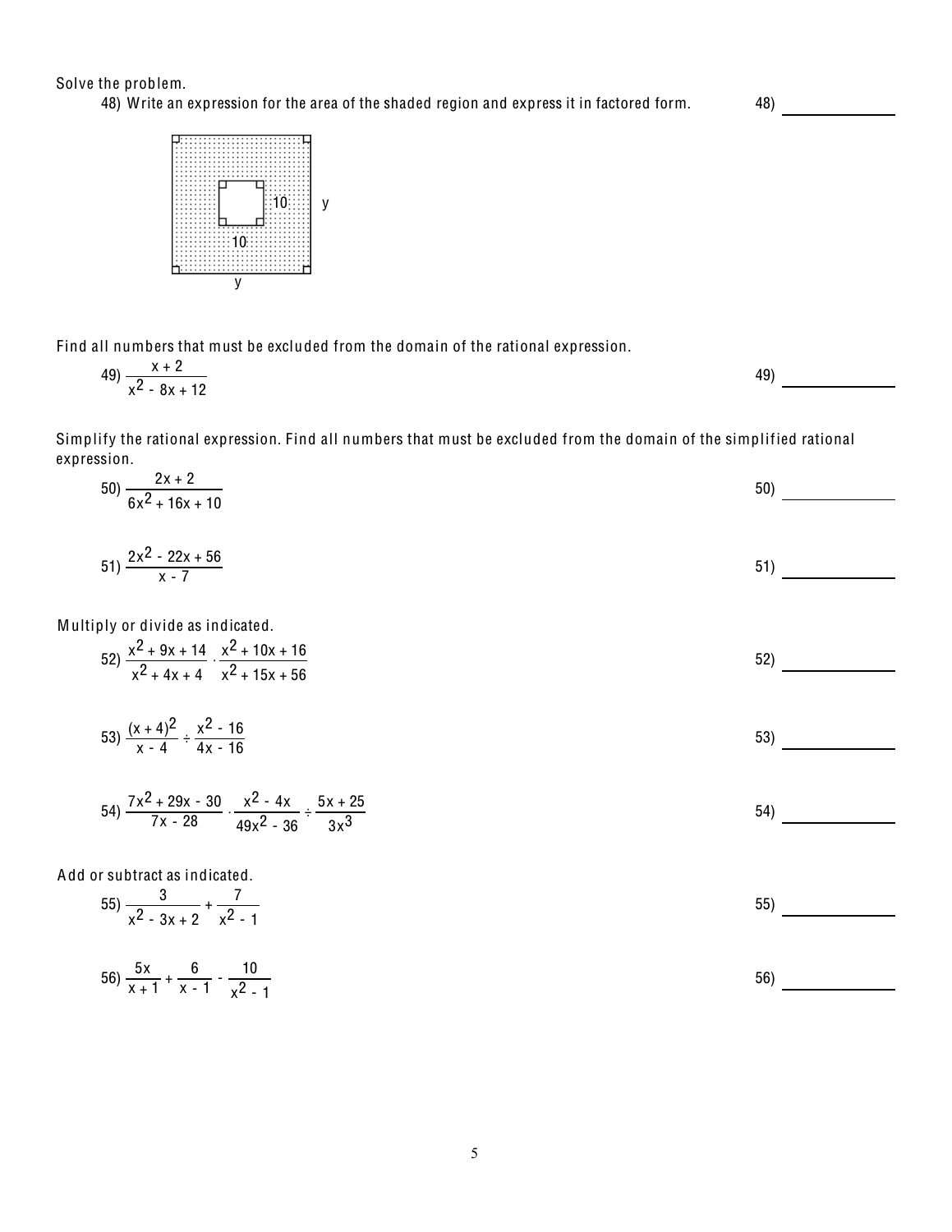Solve the problem.

57) Express the perimeter of the square as a single rational expression.

57)



Simplify the complex rational expression.

| $\frac{\frac{6}{x}+1}{\frac{6}{x}-1}$                                                                                                                             | 58) |
|-------------------------------------------------------------------------------------------------------------------------------------------------------------------|-----|
| 59) $\frac{\frac{1}{x+2}}{\frac{5}{x^2-4}}$                                                                                                                       | 59) |
| 60) $\frac{\frac{16y^2 - 64x^2}{xy}}{\frac{4}{x} - \frac{8}{y}}$                                                                                                  | 60) |
| Solve the linear equation.<br>61) $\frac{x-12}{4} + \frac{x+7}{7} = x + 6$                                                                                        | 61) |
| First, write the value or values of the variable that make a denominator zero. Then solve the equation.<br>62) $\frac{3}{x}$ + 7 = $\frac{1}{2x}$ + $\frac{8}{5}$ | 62) |
| 63) $\frac{5}{x}$ + 6 = $\frac{1}{2x}$ + $\frac{11}{3}$                                                                                                           | 63) |
| Solve the rational equation.<br>64) $\frac{4}{x-1} + \frac{1}{4x-4} = \frac{17}{4}$                                                                               | 64) |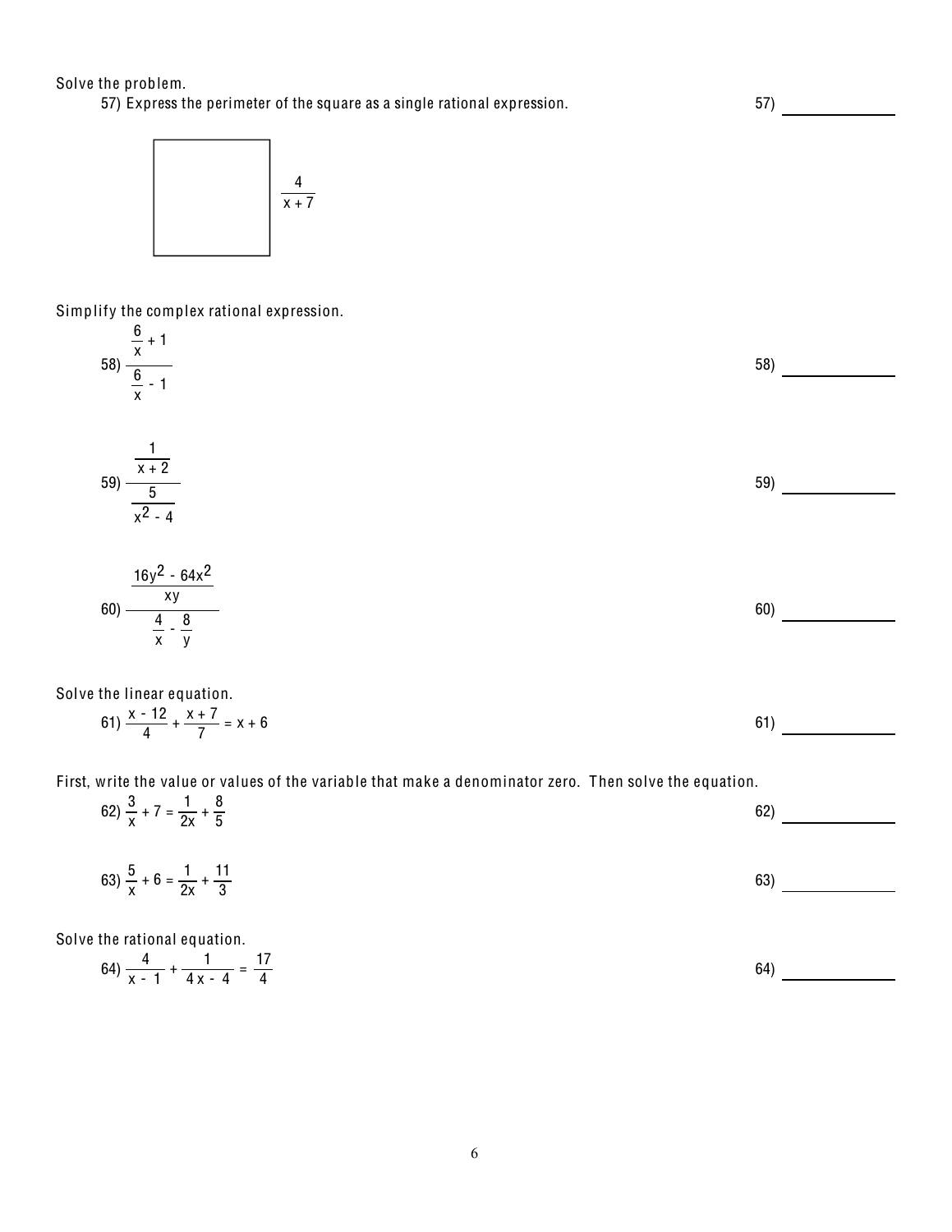Solve the problem. 65) The formula C =  $\frac{25,000 + 290x}{x}$  models the average cost per unit, C, for Electrostuff to 65) manufacture x units of Electrogadget IV. How many units must the company produce to have an average cost per unit of \$470? Solve the formula for the specified variable. 66)  $\frac{1}{2} + \frac{1}{6} = \frac{1}{6}$ for c 66) 67)  $P = \frac{A}{1 + rt}$ for t Solve the absolute value equation or indicate that the equation has no solution. 68)  $|x - 2| - 5 =$ 69) 69)  $3|x - 3| = 18$ Solve the equation by factoring.  $70)$ 70)  $x^2$  + 4x - 77 = 0 71)  $3x(x - 5) = 7x^{2} - 16x$  $71)$  $72)$ 72)  $2 - 10x = (3x - 7)(x + 1)$ Solve the quadratic equation by the square root property. 73) 73)  $2x^2 = 50$ 74)  $(2x - 5)^2 = 121$ **74)** 75)  $5(x - 2)^2 = 15$ 75) Solve the quadratic equation by completing the square. 76)  $x^2$  + 12x = -21 76) 77)  $z^2$  + 12z + 18 = 0 77) Solve the quadratic equation using the quadratic formula.  $\overline{78}$ ) 78)  $x^2 + 4x = 3$ 79)  $2x^2 + 12x + 5 = 0$ 79)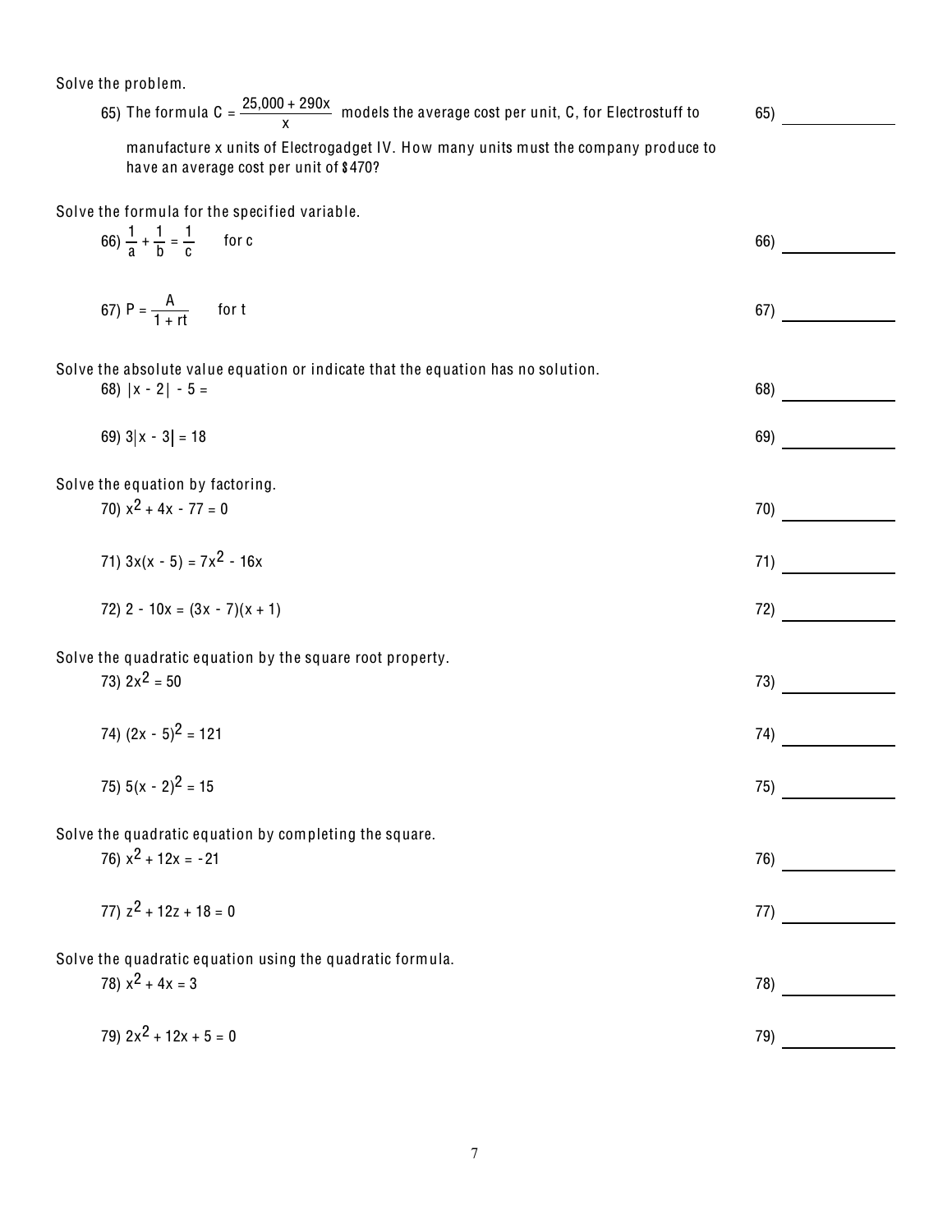Compute the discriminant. Then determine the number and type of solutions for the given equation.

 $(80)$   $x^2$  + 5x + 4 = 0  $81) x<sup>2</sup> + 6x + 9 = 0$ 81) 82)  $2x^2 = -2x - 5$ 82) Solve the radical equation, and check all proposed solutions. 83)  $\sqrt{4x - 3} = 3$  $83)$ 84)  $x - \sqrt{3x - 2} = 4$ 84)  $85) \sqrt{x - 3} = x - 5$ 85) Solve the problem. 86) 86) For a culture of 80,000 bacteria of a certain strain, the number of bacteria N that will survive x hours is modeled by the formula  $N = 8000\sqrt{100 - x}$ . After how many hours will 16,000 bacteria survive? Express the interval in set-builder notation and graph the interval on a number line. 87) 87)  $(-\infty, 2.5]$  $-10-9-8-7-6-5-4-3-2-1012345678910$ Solve the linear inequality. Other than  $\varnothing$ , use interval notation to express the solution set and graph the solution set on a number line. 88)  $-15x + 5 \le -5(2x - 5)$  $88)$ 89)  $\frac{2}{3} - \frac{8}{9}x < 2$ 89) и последнице се при подржава се при подржава се при подржава се при подржава се при подржава се при подржава се при подржава се при подржава се при подржава се при подржава се при подржава се при подржава се при подржав Solve the compound inequality. Other than  $\varnothing$ , use interval notation to express the solution set and graph the solution set on a number line. 90)  $-23 \le -3x - 2 \le -8$  $90)$ 91) 91)  $2 \le 3x - 4 \le 17$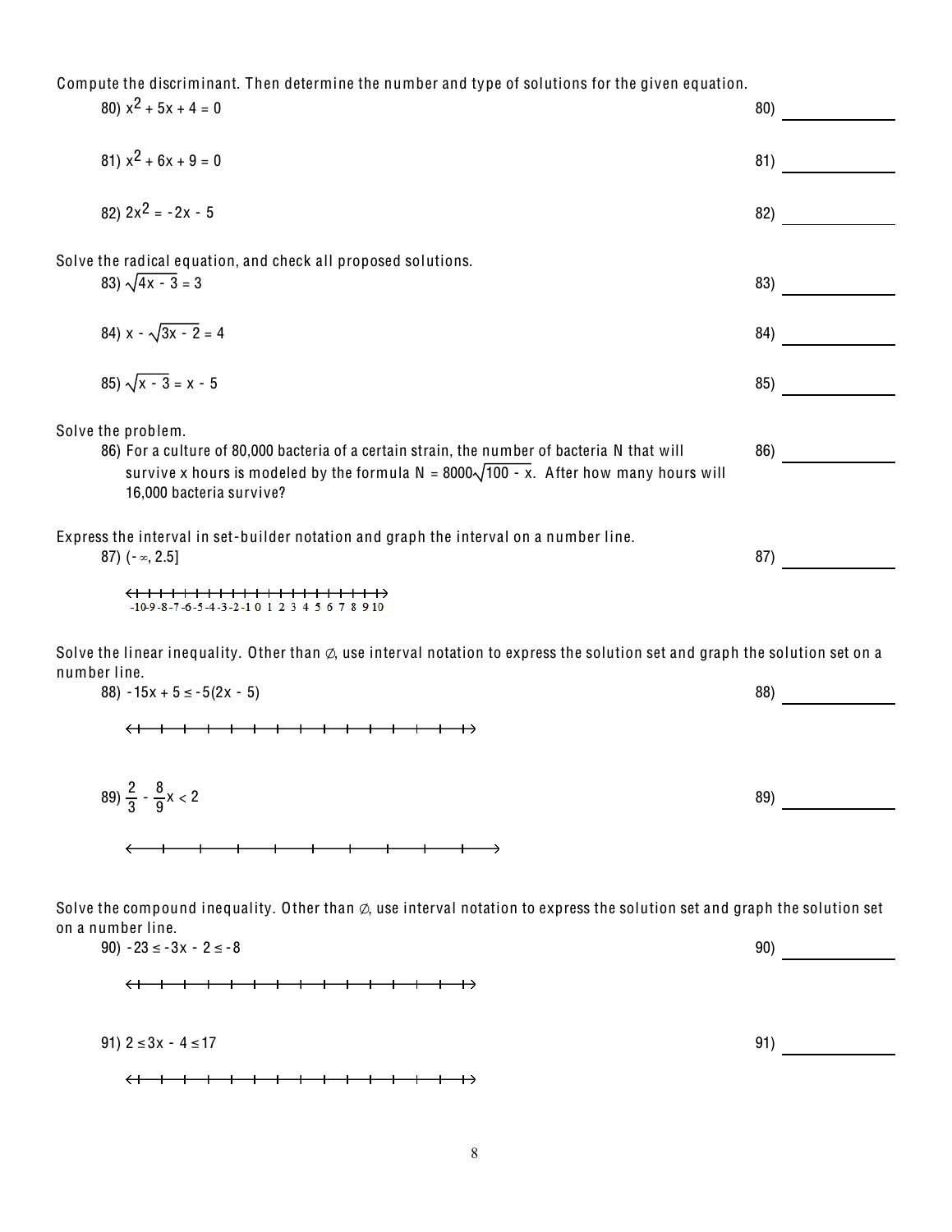Solve the problem.

92) The formula for converting Fahrenheit temperature, F, to Celsius temperature, C, is

92)

$$
C = \frac{5}{9}(F - 32).
$$

If Celsius temperature ranges from 50° to 100°, inclusive, what is the range for the Fahrenheit temperature?

Solve the absolute value inequality. Other than  $\emptyset$ , use interval notation to express the solution set and graph the solution set on a number line.

 $93)$  |x - 7| - 6  $\leq$  1 93) 94)  $\left| \frac{3y + 12}{4} \right| < 3$  $\left|\frac{1}{4}\right|$  < 3 94) 

#### Evaluate the function at the given value of the independent variable and simplify.

95)  $f(x) = \sqrt{x + 18}$ ;  $f(-2)$  95) 96)  $f(x) = \frac{x^2 + 5}{x^2}$  $x^3 + 3x$ ; f(2) 96)

Use the graph to determine the function's domain and range.



97) 97)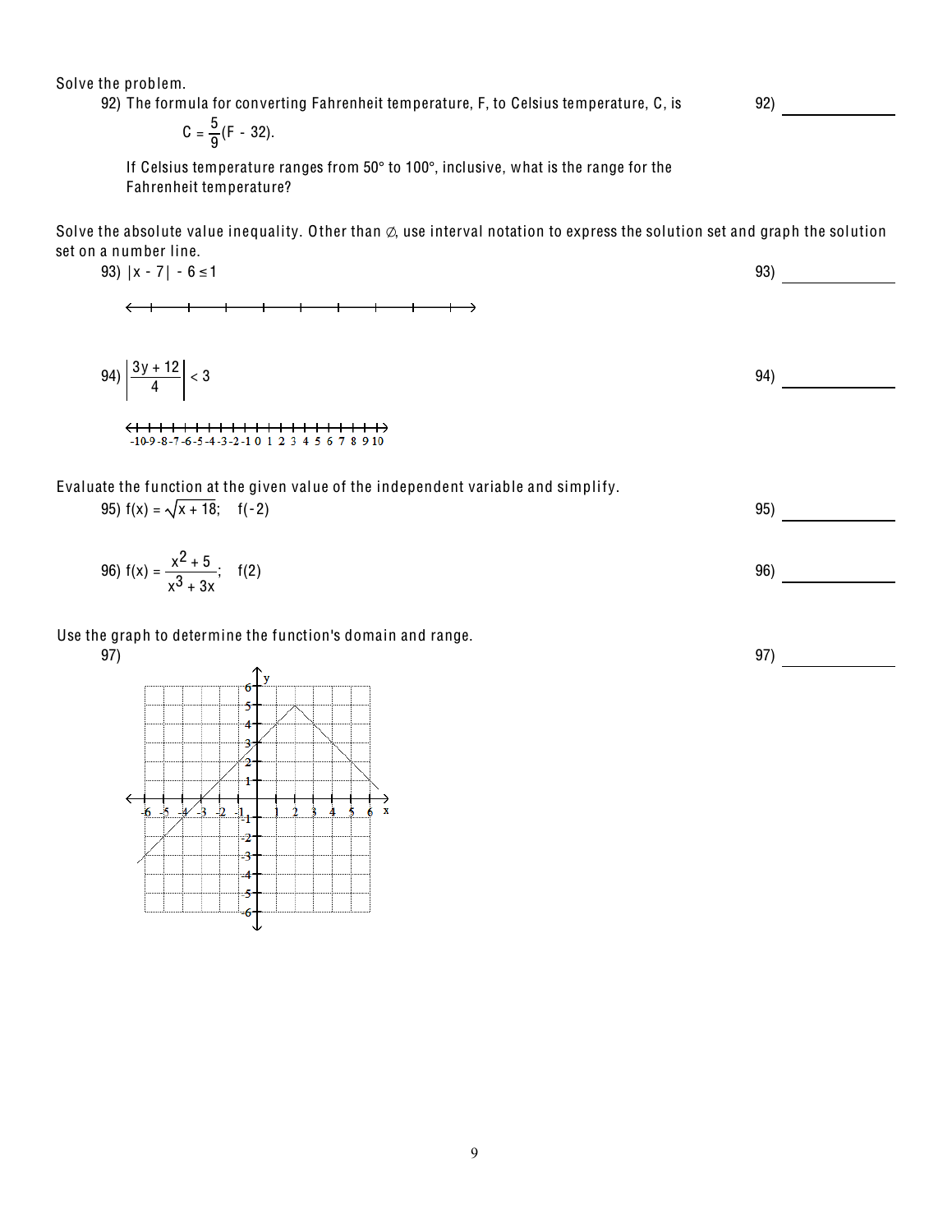

**99)**  $100)$  $101)$ 

 $102)$ 

 $103)$ 

Use the given conditions to write an equation for the line in point-slope form. 99) Slope = , passing through  $(7, 6)$ 

100) Passing through  $(7, 2)$  and  $(4, 3)$ 

101) Passing through  $(1, -7)$  with x-intercept = -1

Graph the line whose equation is given.



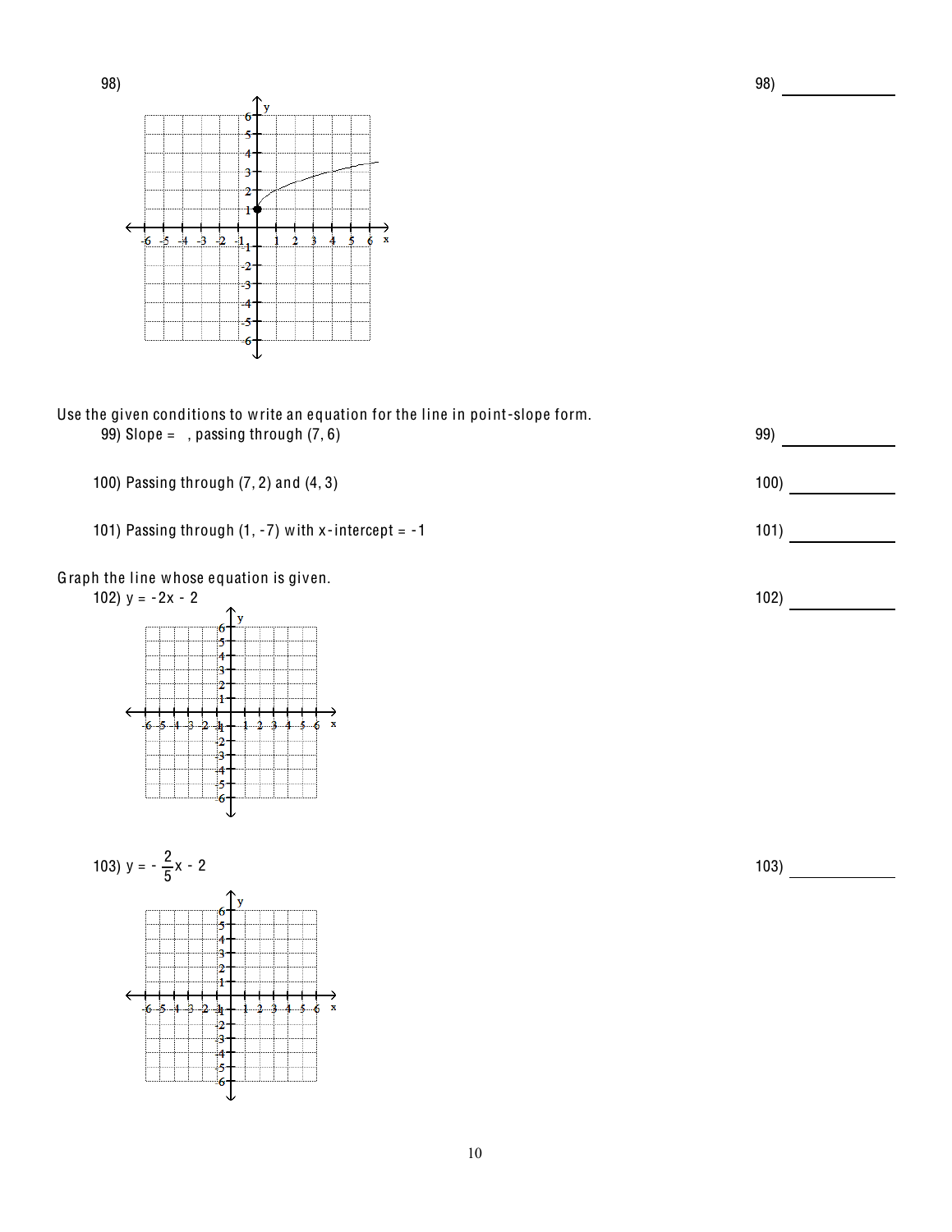Determine the slope and the y -intercept of the graph of the equation. 104)  $y - 6 = 0$  104) 105)  $x + y - 7 = 0$  105) Graph the linear function by plotting the x- and y -intercepts. 106)  $5x - 25y - 25 = 0$  106)  $\begin{array}{c} \n\downarrow \\
5 \downarrow\n\end{array}$  $\begin{array}{c}\n 1 \\
 -51 \\
 +1 \\
 \hline\n 1 \\
 -10 \\
 +1\n \end{array}$ Use the given conditions to write an equation for the line in the indicated form. 107) Passing through (4, 3) and perpendicular to the line whose equation is  $y = 9x + 7$ ; 107) point- slope form 108) Passing through (2, -1) and parallel to the line whose equation is  $y = -2x + 3$ ; 108) point- slope form Given functions f and g, perform the indicated operations. 109)  $f(x) = 9x - 9$ ,  $g(x) = 4x - 2$ 109) Find  $f - g$ . 110)  $f(x) = 6x^2 - 7x$ ,  $g(x) = x^2 - 2x - 35$ 110) Find  $\frac{f}{g}$ .

Begin by graphing the standard quadratic function  $f(x) = x^2$ . Then use transformations of this graph to graph the given function.<br> $(1, 1)$ 

| $-10-$<br>10 x | 111) |
|----------------|------|
|                |      |
|                |      |
|                |      |
|                |      |
|                |      |
|                |      |
|                |      |
|                |      |
|                |      |
|                |      |
|                |      |
|                |      |
|                |      |
|                |      |
|                |      |
|                |      |
| $-10$          |      |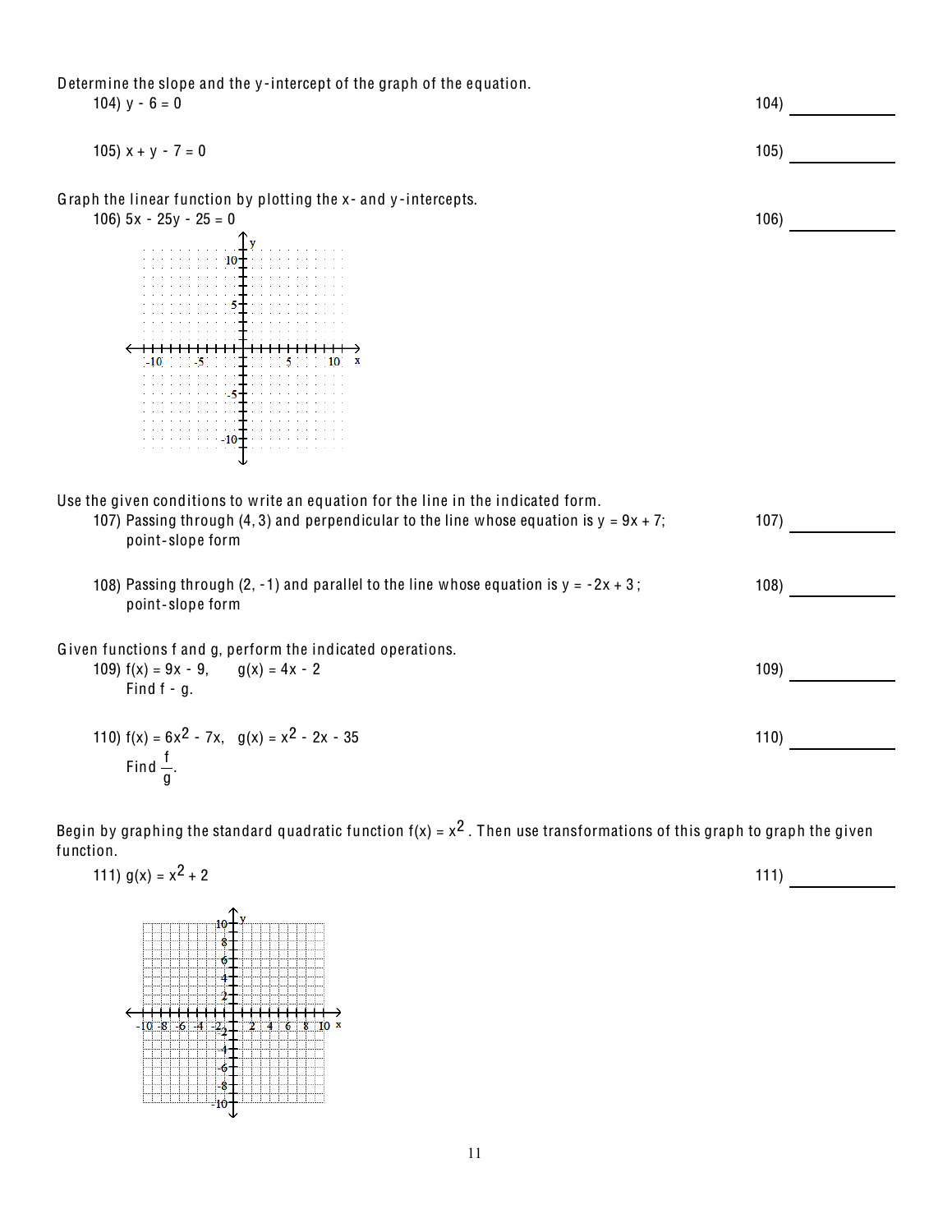Begin by graphing the standard square root function  $f(x) = \sqrt{x}$ . Then use transformations of this graph to graph the given function.





Begin by graphing the standard absolute value function  $f(x) = |x|$ . Then use transformations of this graph to graph the given function.



Begin by graphing the standard function  $f(x) = x^3$  Then use transformations of this graph to graph the given function. 114)  $g(x) = x^3 - 2$  114)

 $\begin{array}{c} \begin{array}{c} \uparrow \downarrow \downarrow \downarrow \end{array} \\ \begin{array}{c} \begin{array}{c} \uparrow \downarrow \downarrow \end{array} \\ \begin{array}{c} \uparrow \downarrow \end{array} \end{array} \end{array}$  $10 - 8 - 6 - 4$  $\mathbf{2}$  $\overline{6}$  $\begin{array}{c}\n4 \\
\hline\n6\n\end{array}$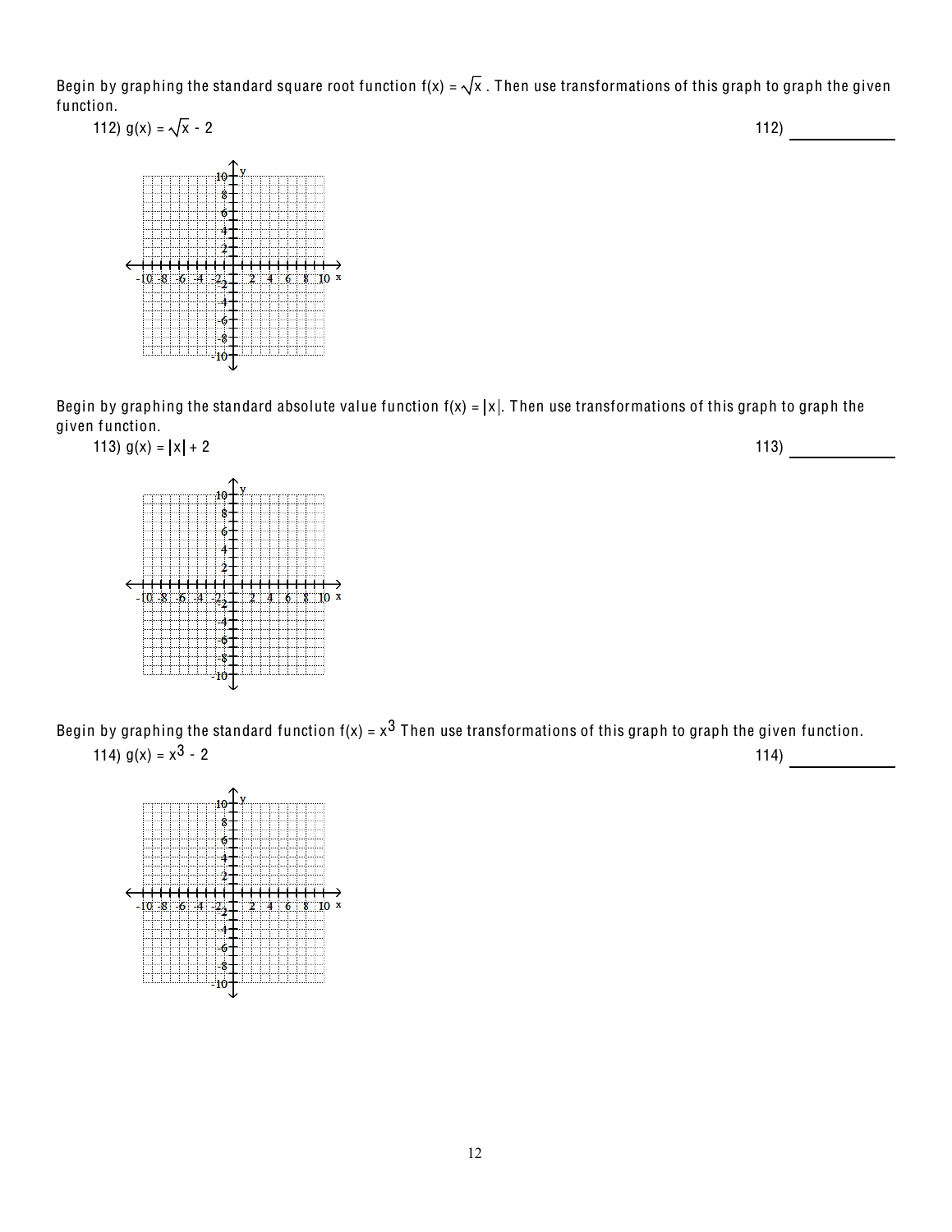Begin by graphing the standard square root function  $f(x) = \sqrt{x}$ . Then use transformations of this graph to graph the given function.





Begin by graphing the standard absolute value function  $f(x) = |x|$ . Then use transformations of this graph to graph the given function.

| 116) $h(x) =  x + 4  + 4$                                                      | 116) |
|--------------------------------------------------------------------------------|------|
|                                                                                |      |
| Find the distance between the pair of points.                                  |      |
| 117) $(-4, -2)$ and $(-8, )$                                                   | 117) |
| Write the equation in its equivalent exponential form.                         |      |
| 118) $\log_6 216 = x$                                                          | 118) |
| 119) $log_b 16 = 2$                                                            | 119) |
| Write the equation in its equivalent logarithmic form.                         |      |
| 120) $3^{-2} = \frac{1}{9}$                                                    | 120) |
| 121) $5^3 = x$                                                                 | 121) |
| Evaluate the expression without using a calculator.<br>122) $log_{9} \sqrt{9}$ | 122) |
|                                                                                |      |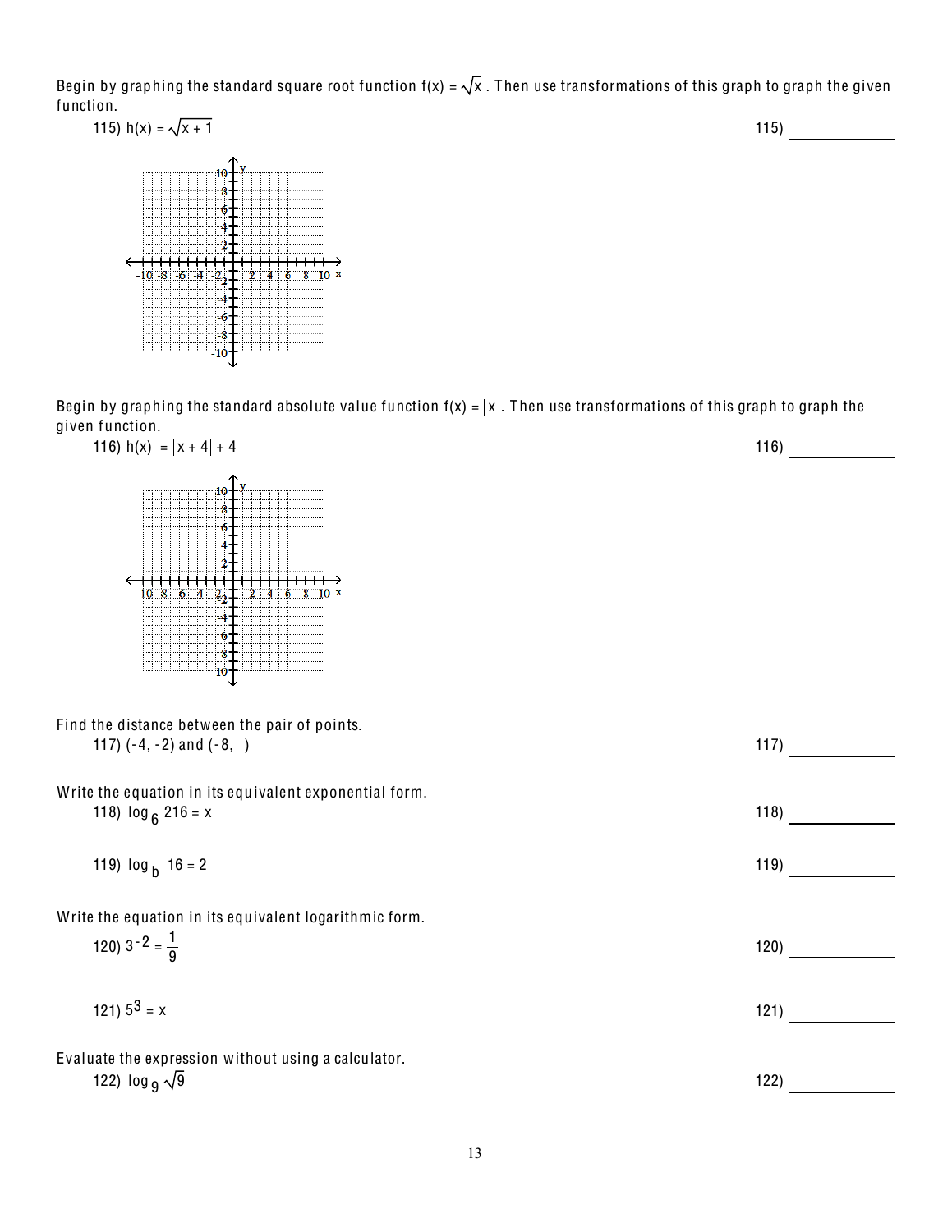| 123) $\log_{3} \frac{1}{9}$                                                                                                                                            | 123) |  |
|------------------------------------------------------------------------------------------------------------------------------------------------------------------------|------|--|
| Use properties of logarithms to expand the logarithmic expression as much as possible. Where possible, evaluate<br>logarithmic expressions without using a calculator. |      |  |
| 124) $log_5(7 \cdot 11)$                                                                                                                                               | 124) |  |
| 125) $log_3(9x)$                                                                                                                                                       | 125) |  |
| 126) $\log_3\left(\frac{7}{13}\right)$                                                                                                                                 | 126) |  |
| Solve the equation. Give an exact solution.                                                                                                                            |      |  |
| 127) $7^{4x} = 3.9$                                                                                                                                                    | 127) |  |
| Solve the equation. Give an approximate solution to four decimal places.                                                                                               |      |  |
| 128) $4^x + 8 = 7$                                                                                                                                                     | 128) |  |
| 129) $2^x + 8 = 5$                                                                                                                                                     | 129) |  |
| Solve the equation. Give an exact solution.                                                                                                                            |      |  |
| 130) $2^{x + 7} = 6$                                                                                                                                                   | 130) |  |
| Solve the equation.                                                                                                                                                    |      |  |
| 131) $log 4x = log 5 + log (x - 3)$                                                                                                                                    | 131) |  |
| 132) $log_2 x = 5$                                                                                                                                                     | 132) |  |
| Solve the system of equations.                                                                                                                                         |      |  |
| 133)<br>$\begin{cases} 2x + 20y = -144 \\ 11x + 4y = 56 \end{cases}$                                                                                                   | 133) |  |
|                                                                                                                                                                        |      |  |
| 134)                                                                                                                                                                   | 134) |  |
| $\begin{cases} 3x + 5y = -9 \\ -5x - 4y = 2 \end{cases}$                                                                                                               |      |  |
| Write in terms of i.                                                                                                                                                   |      |  |
| 135) $\sqrt{-270}$                                                                                                                                                     | 135) |  |
| 136) $\sqrt{-216}$                                                                                                                                                     | 136) |  |
| Multiply or divide.                                                                                                                                                    |      |  |
| 137) $\sqrt{3} \cdot \sqrt{-27}$                                                                                                                                       | 137) |  |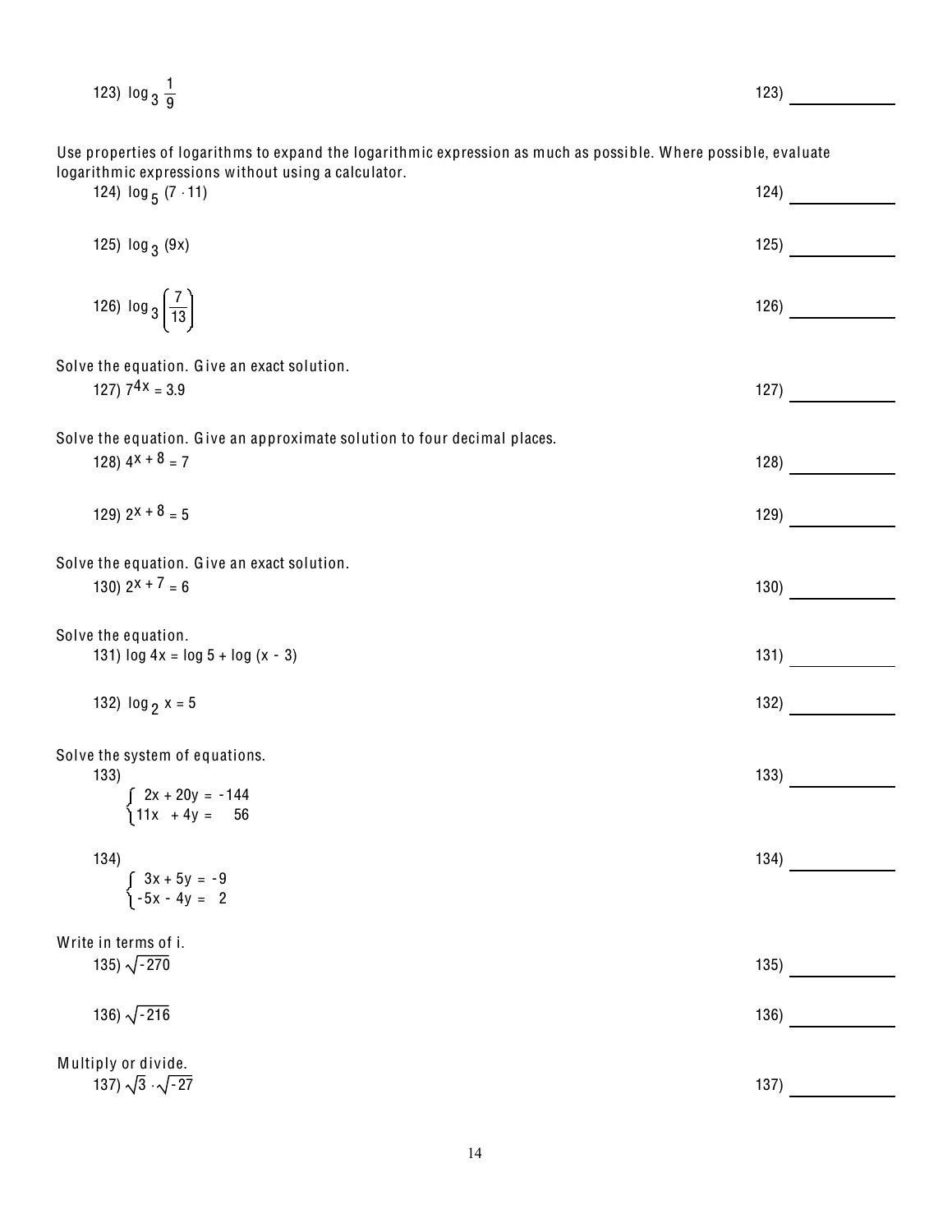| 138) $\frac{\sqrt{25}}{\sqrt{-2}}$                                                                  | 138)  |
|-----------------------------------------------------------------------------------------------------|-------|
| 139) $\frac{\sqrt{-40}}{\sqrt{-5}}$                                                                 | 139)  |
| Perform the indicated operation. Write the result in the form a + bi.<br>140) $(3 - 6i) + (7 + 2i)$ | 140)  |
| 141) $(2 - 9i) + (4 + 4i)$                                                                          | 141)  |
| 142) (5i)(14i)                                                                                      | 142)  |
| 143) $4i(9 - 7i)$                                                                                   | 143)  |
| 144) $(\sqrt{8} + 2i)(\sqrt{8} - 2i)$                                                               | 144)  |
| 145) $(8 + 9i)^2$                                                                                   | 145)  |
| 146) $\frac{7}{3i}$                                                                                 | 146)  |
| $\frac{1}{2}$ $\frac{1}{2}$ 9                                                                       | 4.471 |

$$
147) \frac{9}{4+3i} \tag{147}
$$

Use the Pythagorean Theorem to find the length of the missing side.Then find the indicated trigonometric function of the given angle. Give an exact answer with a rational denominator. )

148) Find sin  $\theta$ .



149) Find cos  $θ$ .



)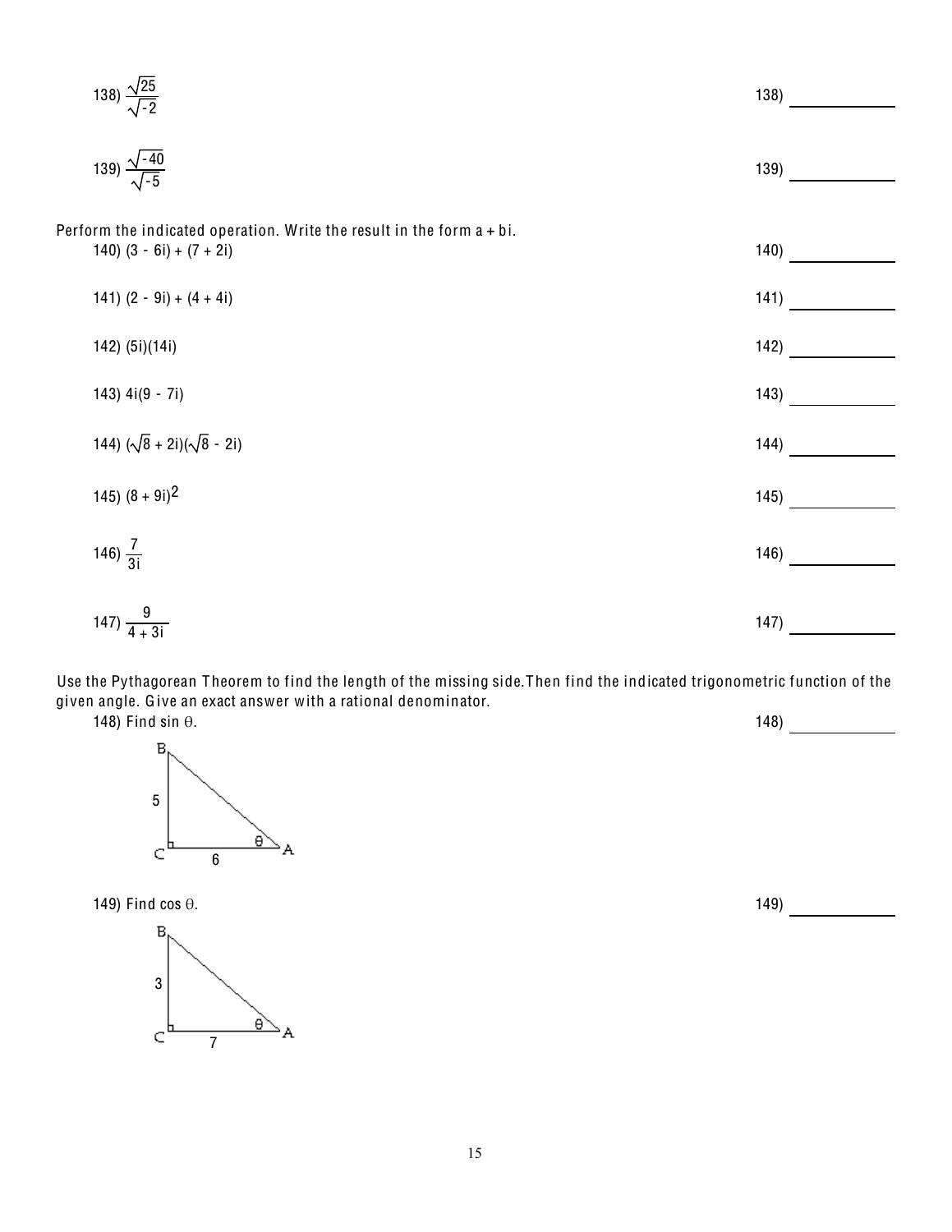

 $150)$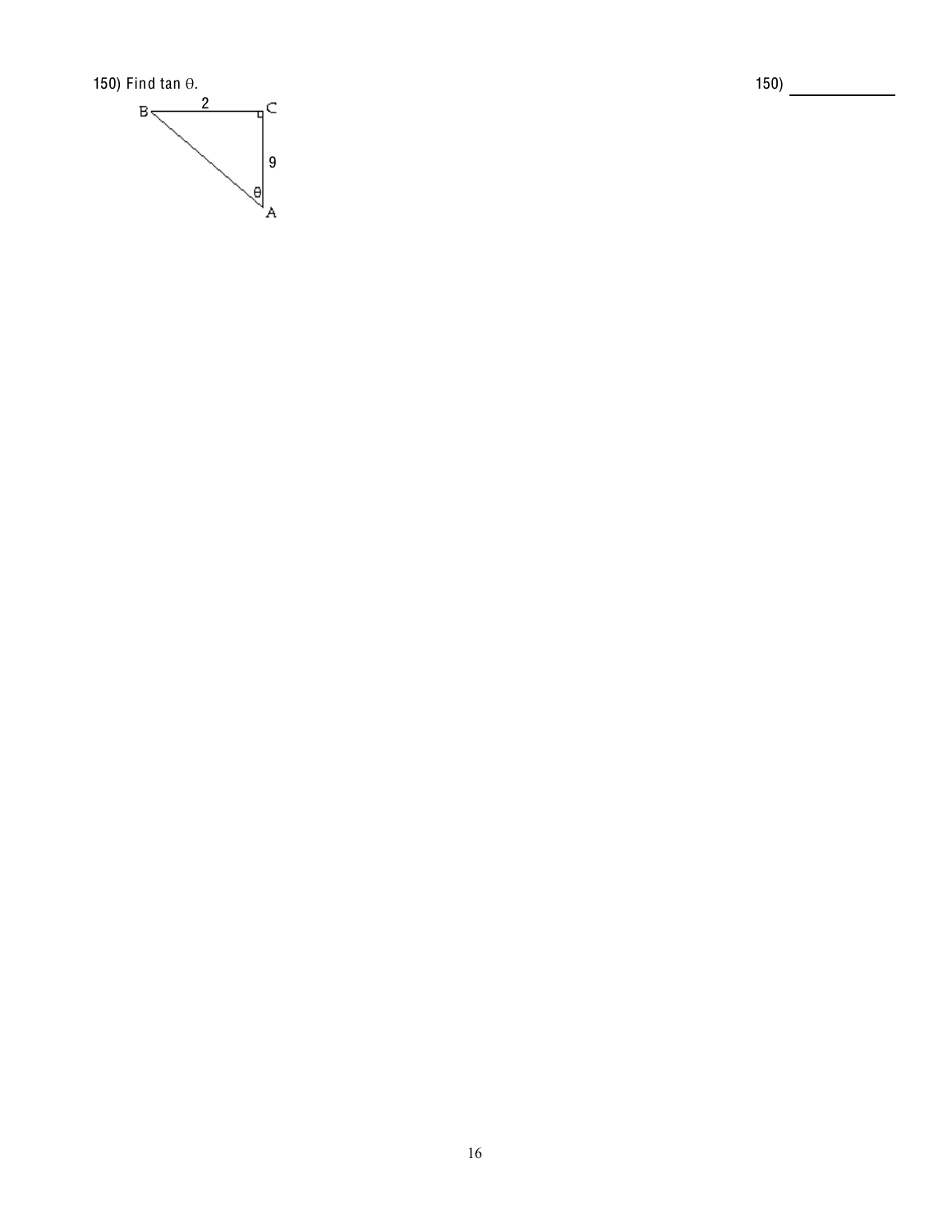1)  $15^{\circ}$ C 2) 534 ft  $3)0$ 4)  $-12x + 46$ 5)  $\frac{1}{3}$ 6)  $\frac{y}{x^4}$ 7)  $100x^9y^3$  $8) \frac{-125x^3}{y^3}$ 9)  $\frac{3y^9}{x^4}$ 10)  $\frac{x^{16}z^{18}}{9y^{12}}$ 11)  $5.7 \times 10^2$ 12)  $3.12 \times 10^{-9}$ 13)  $$1.8 \times 10^{10}$  $14$ ) 85 miles per hour 15)  $14\sqrt{3} + 12$ 16)  $-41\sqrt{3x}$  $17) 108$  $18)1$ 19)  $\frac{108}{31}$ 20)  $\frac{4\sqrt{7}}{7}$ 21)  $\frac{45+5\sqrt{7}}{74}$ 22)  $\frac{\sqrt{39} - 3\sqrt{3}}{4}$ 23)  $\sqrt{11} - \sqrt{6}$ 24)  $6\sqrt[3]{7}$ 25)  $10\sqrt[3]{5}$ 26) -  $2y\sqrt[3]{2x}$  $27)16$ 28)  $\frac{1}{343}$ 29) 14x 11/12 30)  $7x^2y^2$ 31) 1.30 hours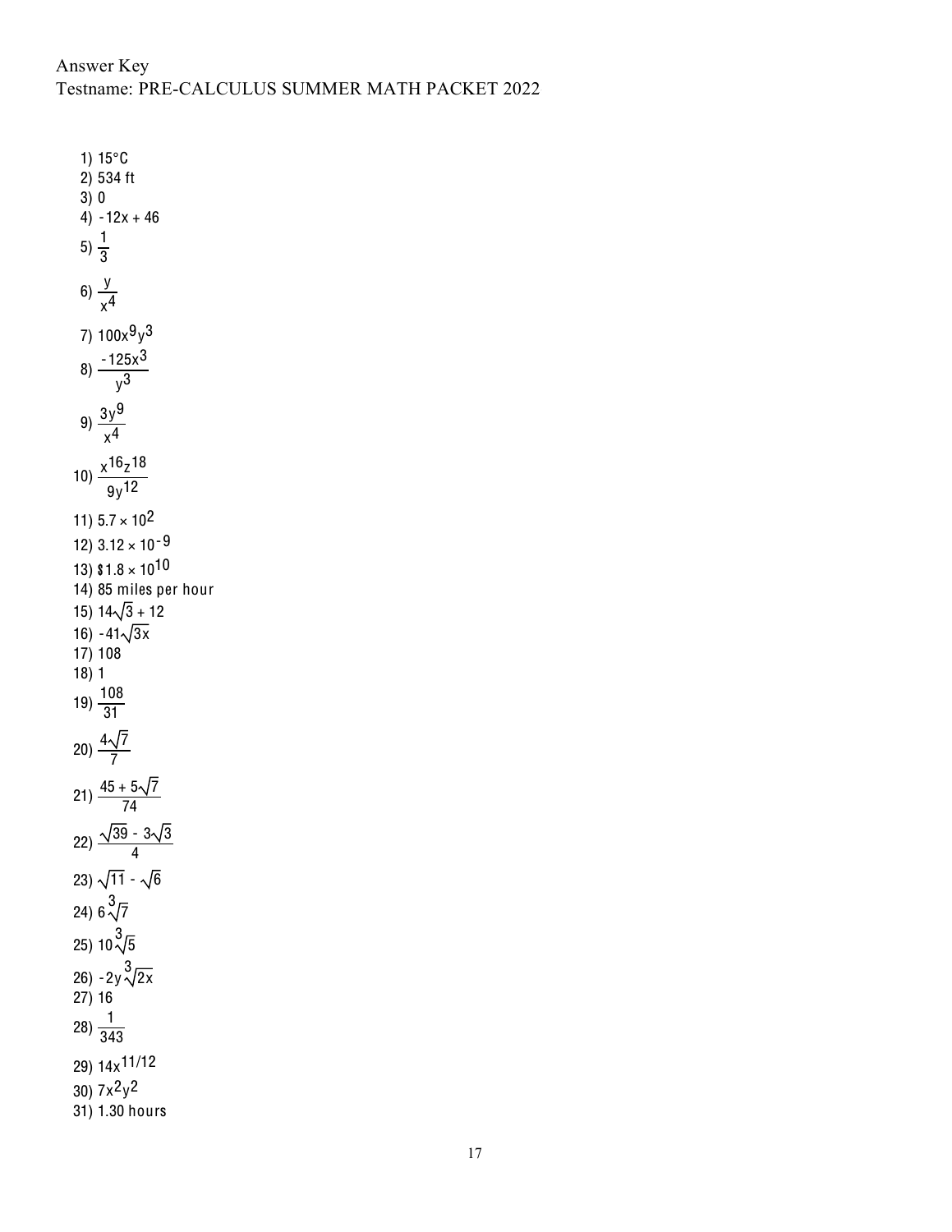```
32) -5x^8 - 3x^7 + 13x^6 - 133) 8x^2 + 7x + 934) x^3 - 7x^2 - 47x + 3335) 30x^4 + 19x^2 - 536) 25x^4 - 60x^2 + 3637) 81x^3 - 90x^2 + 21x38) 5x + 17
39) (x - 4)(x^2 - 5)40) (x - 4)(5x^2 + 9)41) (x + 8)(x - 9)42) (5x + 6)(x + 2)43) (5x - 2)(3x - 2)
44) (4x - 3y)(2x + 3y)
45) (x^2 + 16)(x + 4)(x - 4)46) (5x - 4)(25x<sup>2</sup> + 20x + 16)47) 6x(x + 12)(x - 12)
48) (y + 10)(y - 10)
49) x \neq 6, x \neq 250) \frac{1}{3x+5}, x \neq -\frac{5}{3}, x \neq -151) 2x - 8, x \neq 752) 1
53) \frac{4(x + 4)}{x - 4}54) \frac{3x^4}{35(7x+6)}55) \frac{10x - 11}{(x - 1)(x + 1)(x - 2)}56) 5x - 4
x - 1
57) \frac{16}{x + 7}58) \frac{6 + x}{6 - x}59) \frac{x - 2}{5}60) 8x + 4y61) \left\{-\frac{224}{17}\right\}62) 0; \left\{\frac{25}{54}\right\}63) 0; \frac{1}{2}-\frac{27}{14}64) { 2 }
65) 139 units
```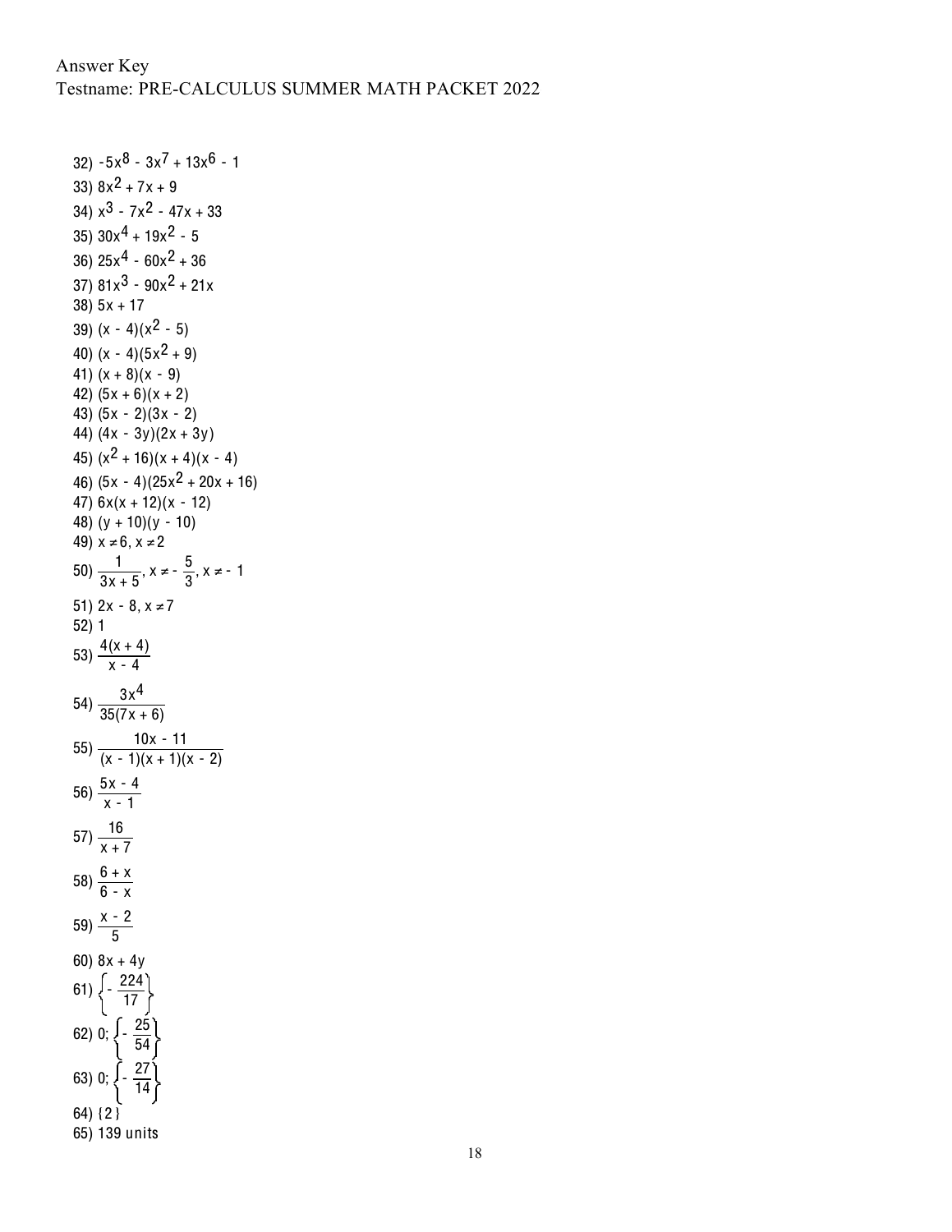66)  $c = \frac{ab}{a + b}$ 67)  $t = \frac{A - P}{Pr}$ 68)  $\{-5, 9\}$ 69)  $\{9, -3\}$ 70) {-11, 7} 71)  $\left\{ 0, \frac{1}{4} \right\}$  $72$ )  $\{-3, 1\}$ 73)  $\{-5, 5\}$  $74$ )  $\{-3, 8\}$ 75)  $\{2 - \sqrt{3}, 2 + \sqrt{3}\}$ 76)  $\{-6 - \sqrt{15}, -6 + \sqrt{15}\}$ 77)  $\{-6 + 3\sqrt{2}, -6 - 3\sqrt{2}\}$ 78)  $\{-2 - \sqrt{7}, -2 + \sqrt{7}\}$  $\sqrt{\frac{-6-\sqrt{26}}{2}}, \frac{-6+\sqrt{26}}{2}$  $79)$ 80) 9; two unequal real solutions 81) 0; one real solution 82) - 36; no real solution  $83)$   $\{3\}$ 84) {9} 85) {7} 86) 96 hr 87)  $\{x \mid x \le 2.5\}$  $\xi$ <br>-10-9-8-7-6-5-4-3-2-10 1 2 3 4 5 6 7 8 9 10 88)  $[-4, \infty)$  $-11 - 10 - 9 - 8 - 7 -6 -5$  $\overrightarrow{2}$  $\frac{1}{4}$  $-3$   $-2$   $-1$  0  $\overline{1}$ 89)  $\left(-\frac{3}{2}, \infty\right)$  $\leftrightarrow$  $\frac{+}{5}$  $-4$   $-3$   $-2$   $-1$  $\overline{0}$  $\frac{1}{3}$  $\mathbf{1}$  $\overline{2}$ 90) [2, 7] 7 8 9 10 11  $91)$   $[2, 7]$ 92) [ °F, 212°F]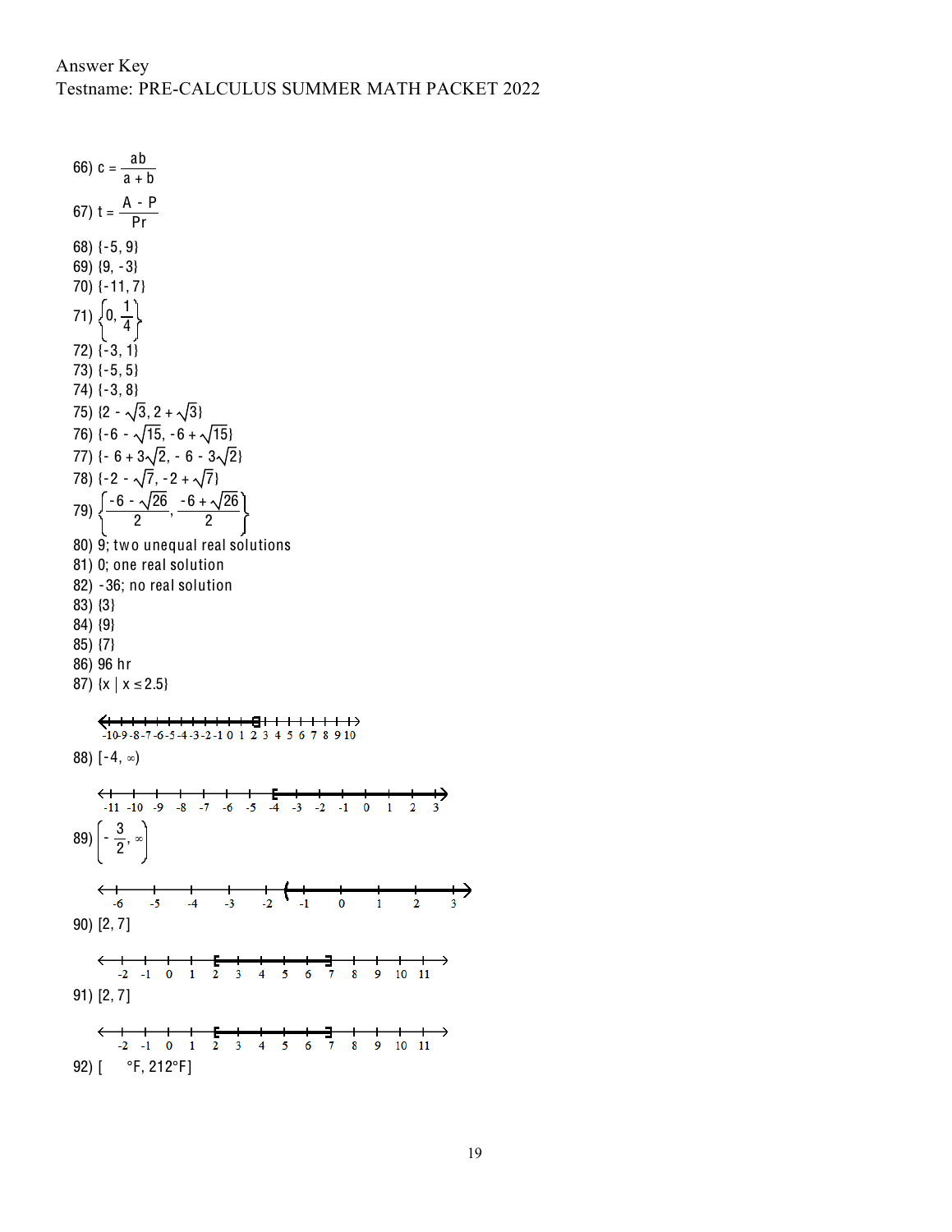93) [0, 14]  $\leftarrow +$  $\ddot{\mathbf{6}}$  $\overline{2}$  $\frac{1}{4}$  $-2$  $\Omega$ 94) (-8, 0)  $+$ <br>-10-9 95) 4 96)  $\frac{9}{14}$ 97) domain:  $(-\infty, \infty)$ range:  $(-\infty, 5]$ 98) domain:  $[0, \infty)$ range:  $[1, \infty)$ 99)  $y - 6 = (x - 7)$ 100)  $y - 2 = -\frac{1}{3}(x - 7)$  or  $y - 3 = -\frac{1}{3}(x - 4)$ 101)  $y + 7 = -\frac{7}{2}(x - 1)$  or  $y = -\frac{7}{2}(x + 1)$ 102) ś b. 103)  $\mathcal{D}$  $\overline{\mathbf{2}}$ ś Á 104)  $m = 0$ ; (0, )

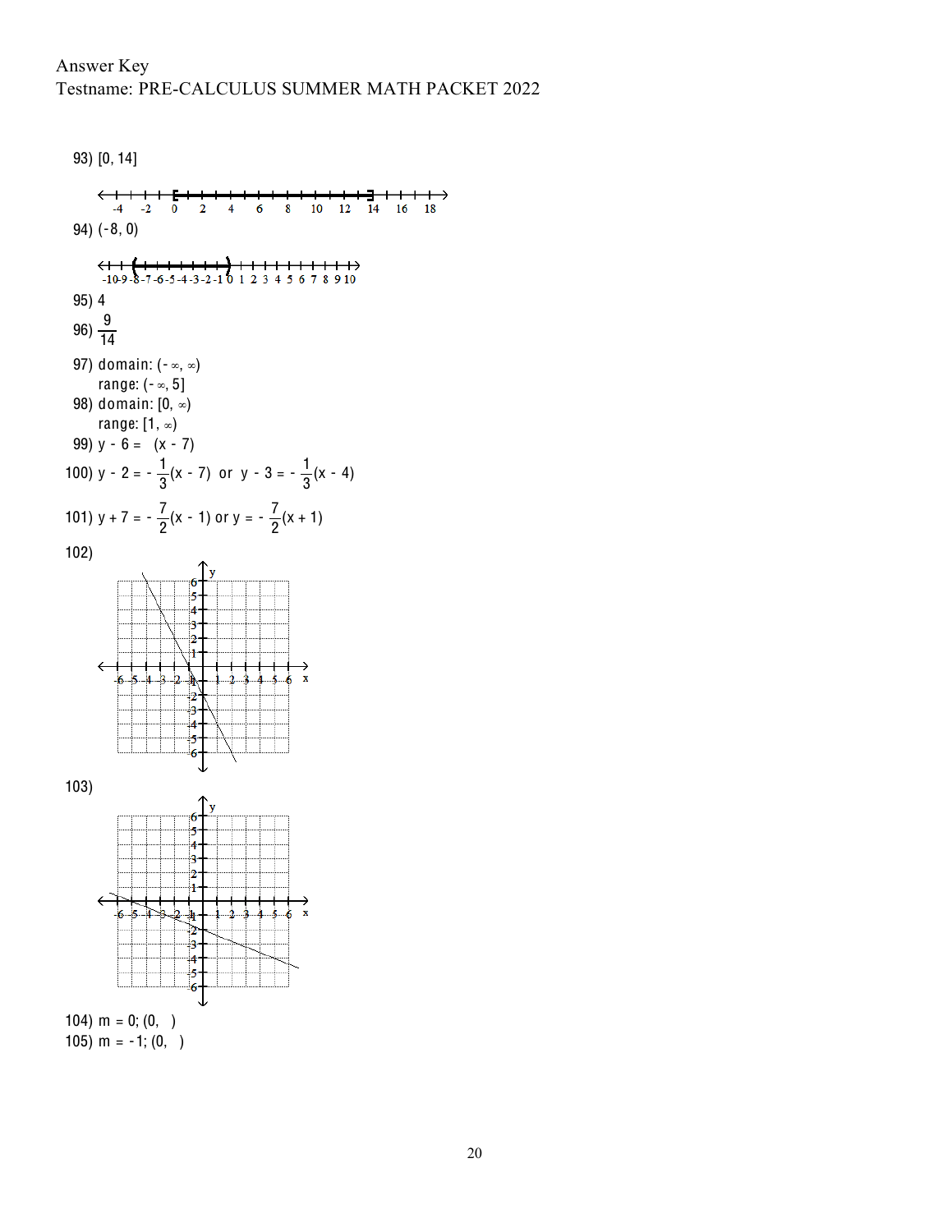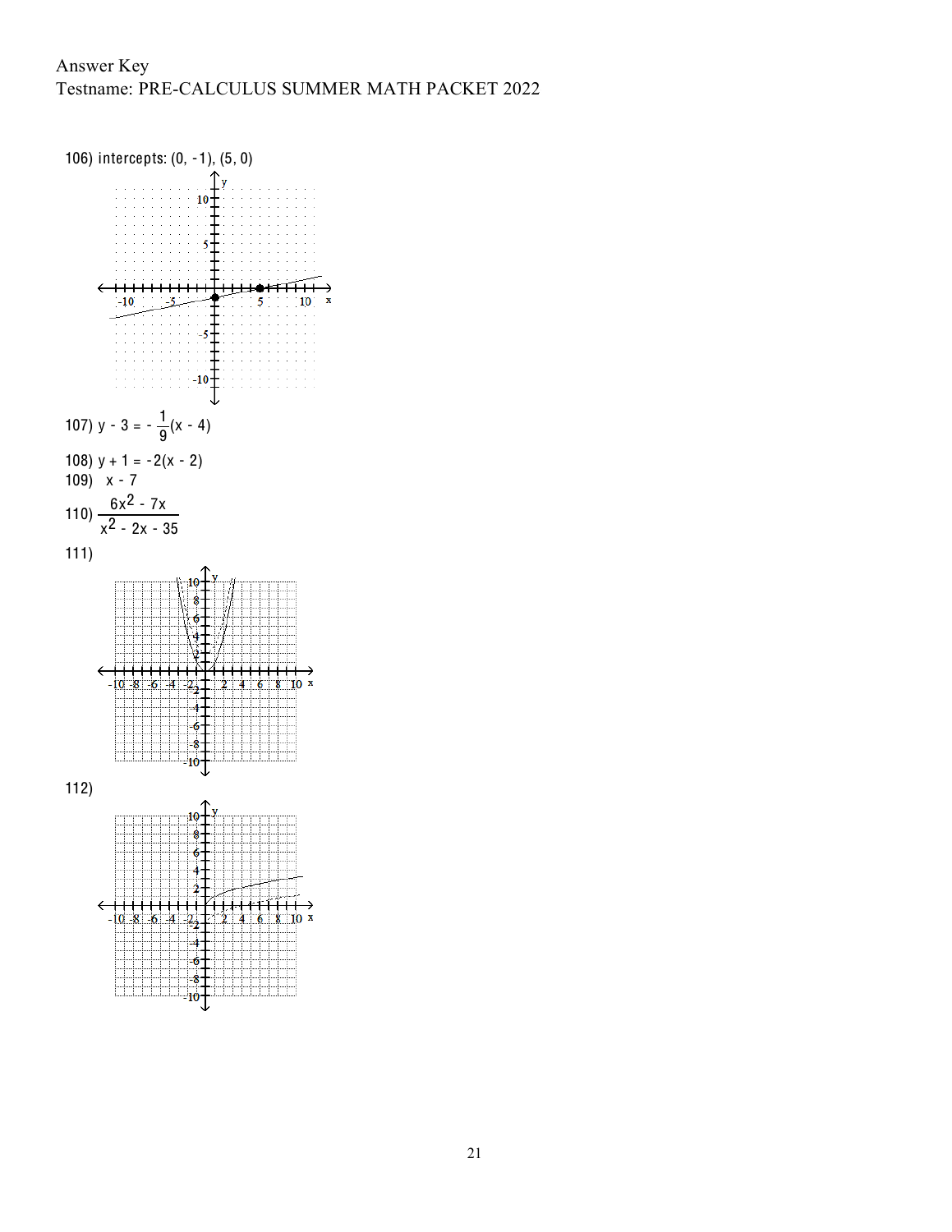Answer Key Testname: PRE-CALCULUS SUMMER MATH PACKET 2022-



118)  $6^x = 216$